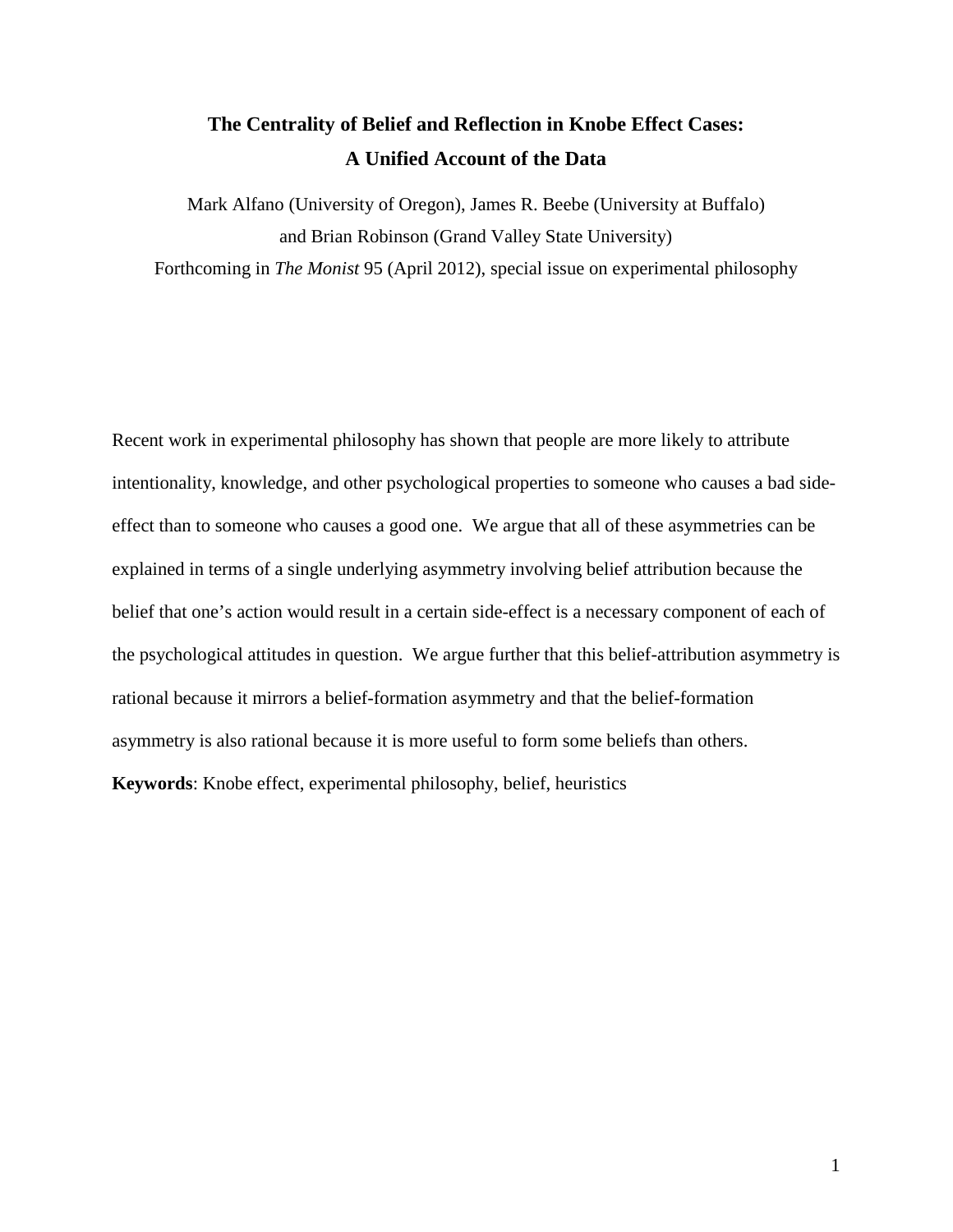#### **1. Introduction**

In his seminal paper on the side-effect effect, Joshua Knobe (2003a) identified an asymmetry in the experimentally measured attribution of intentionality to the side-effects of actions. In the experiment's HARM condition, participants read a vignette in which a corporate chairman was told that by instituting a new policy he would raise profits and (as a side-effect) harm the environment. In the HELP condition, participants read an otherwise identical vignette in which the new policy would help the environment. In both vignettes, the chairman responded that he cared only about profit, not the environment. The new policy was instituted; profits increased; the environment was affected as predicted. Participants were then asked to say whether the chairman *intentionally* brought about this side-effect. The asymmetry showed up in their responses: more people said that he intentionally harmed than said he intentionally helped.

Since 2003, an entire literature has sprung up around this phenomenon. Experiments conducted for follow-up articles, responses, responses to follow-ups, and responses to responses have generated a wealth of further data. These experiments have greatly expanded the scope of the cases in which the asymmetry has been detected. Knobe's original study was meant to connect *morally bad* outcomes with attributions of *intentionality*. Later experiments have varied both the type of outcome and the property attributed. For instance, Thomas Nadelhoffer (2006) and Knobe and Mendlow (2004) found the same asymmetry when the outcome was not morally bad/good but *prudentially bad/good* (viz. by helping another person, the protagonist of the vignette decreased his own well-being). Knobe (2004a) discovered the same asymmetry when the outcome was *aesthetically bad/good*, and again (2007) when it was *in violation of/conformity*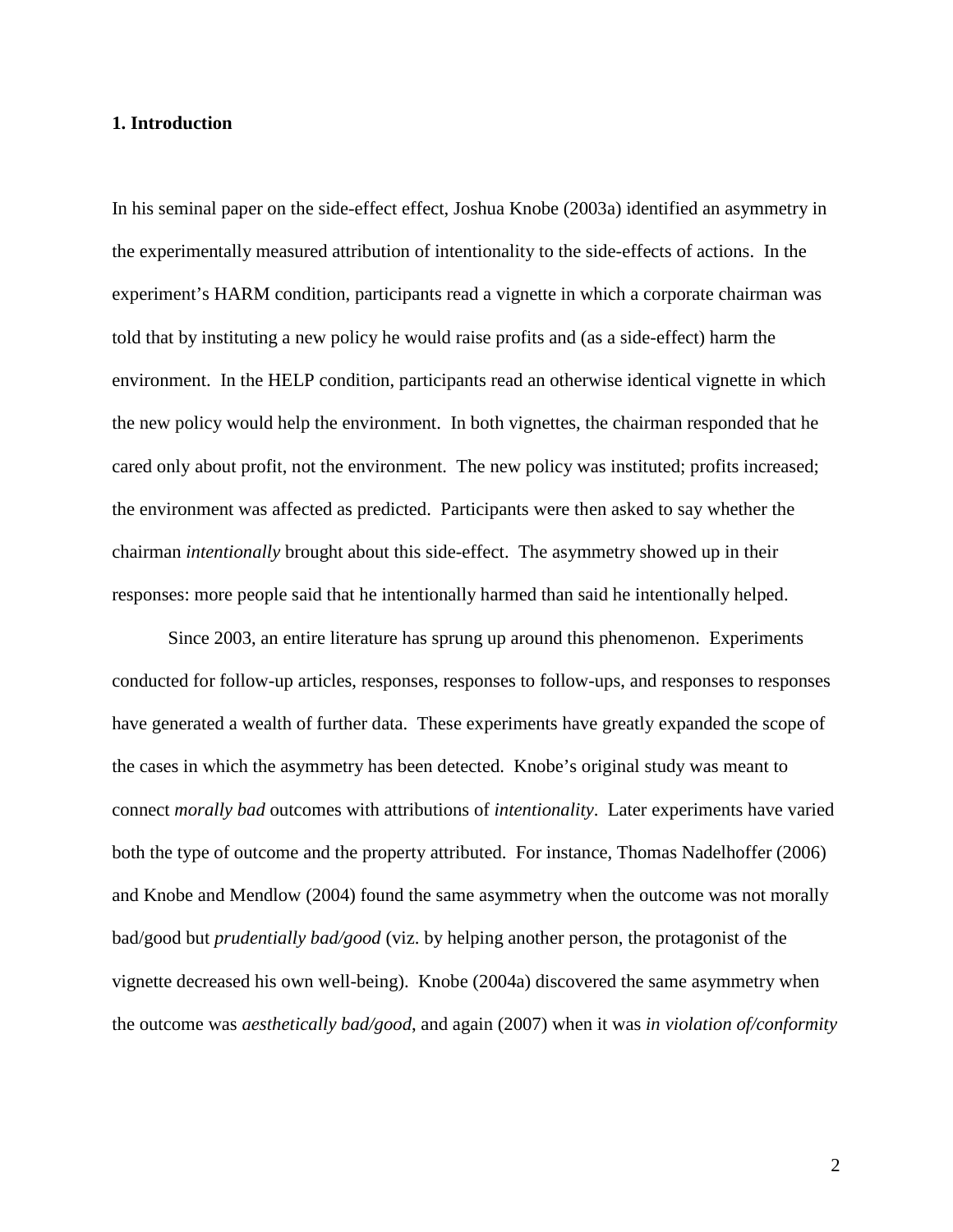*to a bad law* (in a *Schindler's List*-style case, where a greedy factory owner violates/conforms to a racial identification law akin to the one used in Nazi Germany).

Other studies have found the same asymmetry when the attribution had to do not with *intentionally* bringing about a side-effect but with other psychological properties. For instance, Knobe (2004b, 2006) showed that people exhibit the same attribution asymmetry when asked whether the protagonist brought about a bad/good side-effect *in order to* achieve his main goal. Pettit and Knobe (2009) noted the same effect when people were asked to say whether someone *decided* to bring about the side-effect, was *in favor of* bringing about the side-effect*,* or *advocated* bringing about the side-effect. Tannenbaum, Ditto and Pizarro (2007) report the same asymmetry in judgments about whether the protagonist *desired* to bring about the side-effect. Perhaps the most surprising results, however, are due to Beebe and Buckwalter (2010), Beebe and Jensen (forthcoming), and Beebe (forthcoming a) who showed that the asymmetry crops up when participants are asked whether the protagonist *knew*, *believed,* or *should have believed* that his action would bring about the side-effect. Almost every existing explanation of the general class of side-effect effects assumes that participants interpret the chairman as both believing with equal confidence and knowing that the side-effect will occur in the help and the harm conditions. The recent studies of Beebe and his collaborators, however, invalidate many of these explanations. These results also form the basis for the explanation that we offer, which is that respondents are responding appropriately to the vignettes because they rationally judge protagonists to have formed stronger beliefs about the side-effects in harmful or norm-violating cases than in helpful or norm-conforming cases.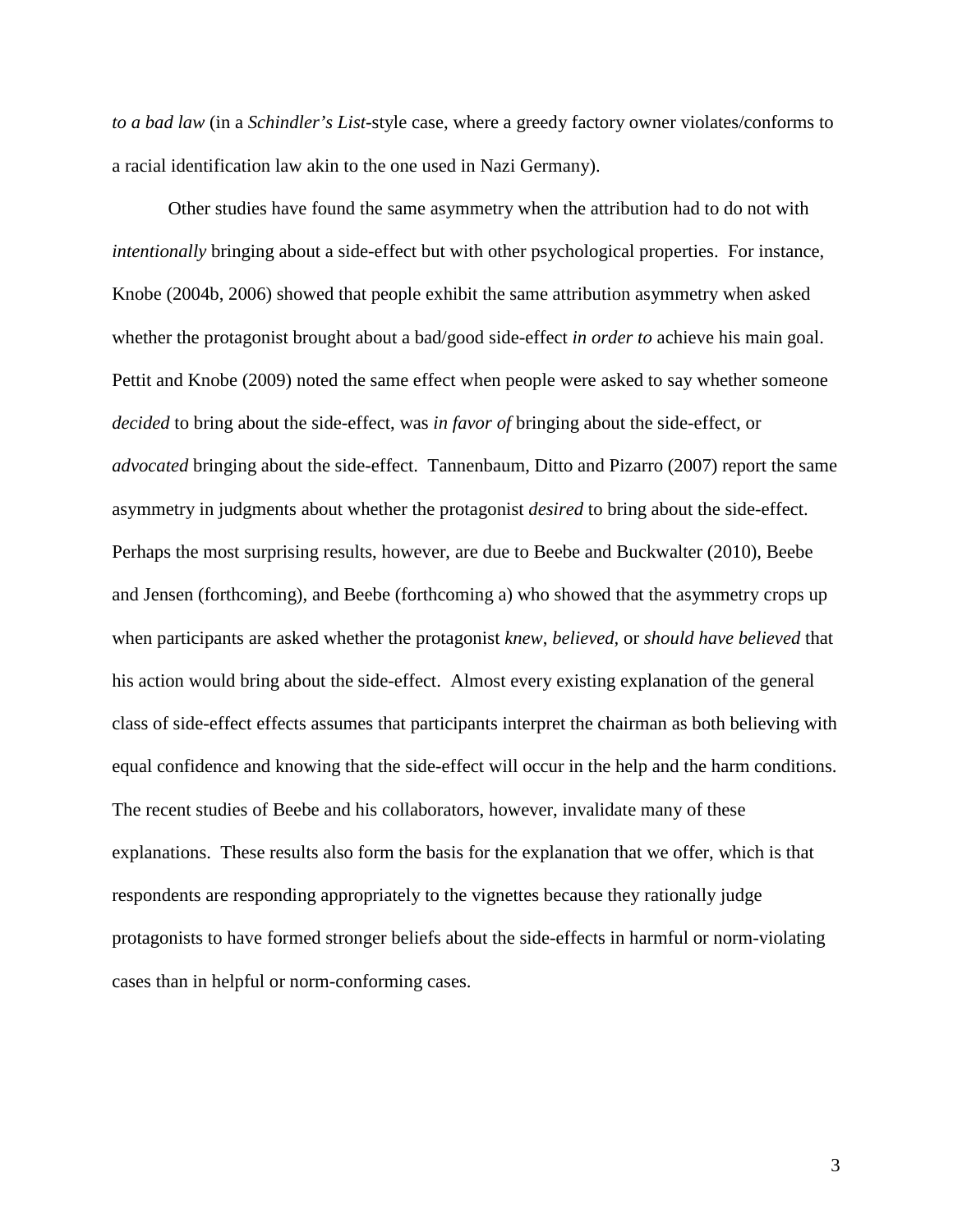# **2. Doxastic Heuristics**

We propose that all of the existing data on the side-effect effects are best explained in terms of a belief-formation heuristic. Consider the following set of claims:

- (Know  $\rightarrow$  Believe) Agent *a* knows that  $\varphi$  ing would make it the case that *p* only if *a* believes that  $\varphi'$  ing would help to make it the case that  $p$ .
- (Intentionally  $\rightarrow$  Believe) Agent *a* intentionally makes it the case that *p* by  $\varphi$  ing only if *a* believes that  $\varphi$ 'ing would help to make it the case that  $p$ .
- (In order to  $\rightarrow$  Believe) Agent *a*  $\varphi$ 's in order to make it the case that *p* only if *a* believes that  $\varphi$  ing would help to make it the case that  $p$ .
- (Desire  $\rightarrow$  Believe) Agent *a* desires to make it the case that *p* by  $\varphi$  ing only if *a* believes that  $\varphi$ 'ing would help to make it the case that  $p$ .
- (Decide  $\rightarrow$  Believe) Agent *a* decides to make it the case that *p* by  $\varphi$  ing only if *a* believes that  $\varphi$ 'ing would help to make it the case that  $p$ .
- (In favor of  $\rightarrow$  Believe) Agent *a* is in favor of making it the case that *p* by  $\varphi$  ing only if *a* believes that  $\varphi$ 'ing would help to make it the case that  $p$ .

(Advocate  $\rightarrow$  Believe) Agent *a* advocates making it the case that *p* by  $\phi$ ing only if *a* believes that  $\varphi$  ing would help to make it the case that  $p$ .

Each of these claims seems intuitively plausible. (Know  $\rightarrow$  Believe), for instance, is almost universally accepted in epistemology. To refute (Intentionally  $\rightarrow$  Believe), one would have to find a case where someone intentionally brings about an effect despite his not believing that his actions will produce the effect. Suppose, for instance, that Jacob rolls a fair die, believing that it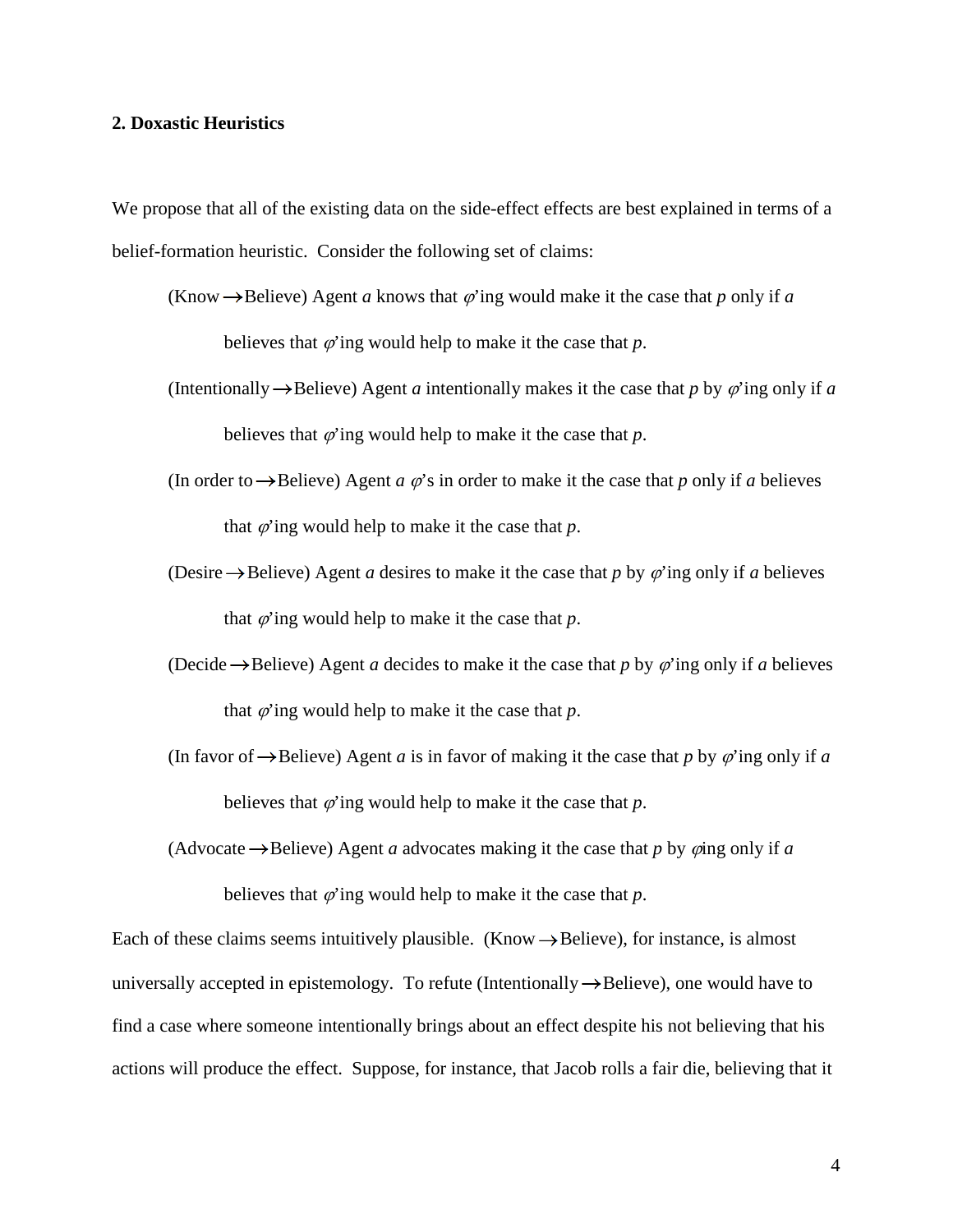will not come up 6 because there is only a 17% chance of rolling a 6 with a fair die. Despite the low probability, he does indeed roll a 6. Does John intentionally roll a 6 without believing he will? It seems clear that the answer is negative. Just as one cannot intentionally win a fair lottery, though one can intentionally put oneself in a position where it is possible to win a fair lottery by buying a ticket, so one cannot intentionally roll a 6 on a fair die. At the very least, it seems conceptually impossible to intentionally bring about an effect by performing an action without dispositionally believing that the action raises the probability of the effect.

To refute (In order to  $\rightarrow$  Believe), one would have to find an analogous case where someone does not believe his action will produce an effect, and yet he manages to perform the action in order to bring about the effect. Again, we see very little prospect of finding such a case.

To refute (Desire  $\rightarrow$  Believe), one would have to find a case where someone desires to bring about an effect by means of her action yet does not believe that her action will bring about the effect. Imagine Jane, who has locked herself out of her apartment, landing blow after blow upon the front door in an attempt to break it down. When her neighbor asks what she is doing, she responds, 'I want to knock down this door, so I'm kicking it and hitting it.' Her neighbor looks at her quizzically and reminds her that the lock and hinges are made of stainless steel. Jane says, 'Yes, I understand. I won't knock down the door by doing this, but I still want to knock down the door this way.' Perhaps such a case is possible, but only a patently irrational agent would have such a combination of beliefs and desires. The irrationality argument may also apply to (Decide  $\rightarrow$  Believe), (In favor of  $\rightarrow$  Believe), and (Advocate  $\rightarrow$  Believe). Jane has decided to knock down her sturdy door by kicking it (is in favor of knocking down the door by kicking it / advocates knocking down the door by kicking it), despite the fact that she has no confidence that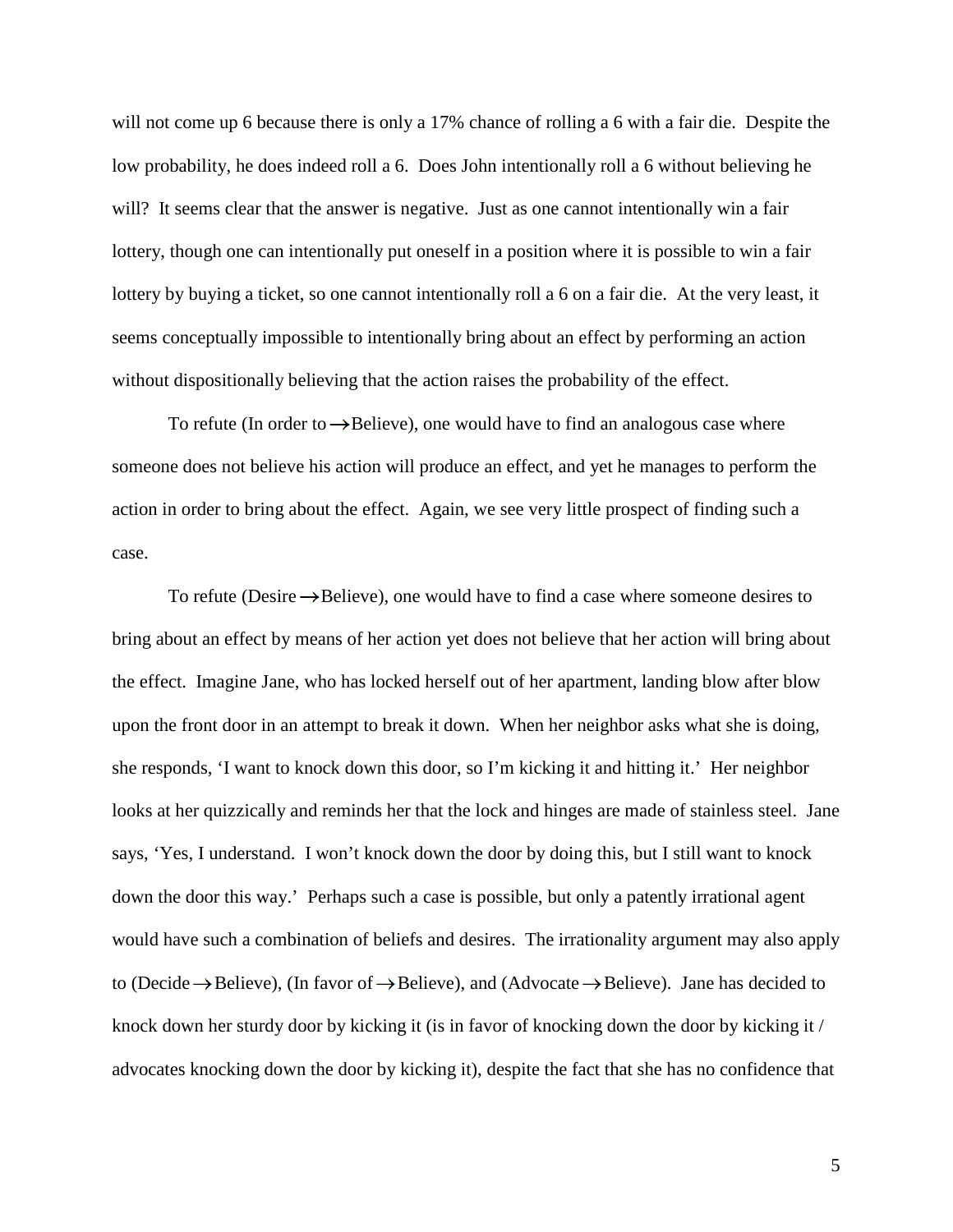she will succeed. Again, though, only a thoroughly irrational agent could make such a decision, have such a pro-attitude, or advocate such a project.

Even if the conditionals above are not logically true or exceptionless, they surely hold in a great majority of actual cases. That alone should be sufficient to ground our arguments in this paper.

If the foregoing reflections are correct, belief might be the unifying factor in all of the side-effect studies conducted to date. We hypothesize that all of the protagonists that appear in the various vignettes used in the literature have practical reasons for giving greater attention to and engaging in deeper reflection about the potential side-effects of their actions in one condition than another. This greater attention and reflection makes the agents more likely to form beliefs about the side-effects in question and also makes attributors more likely to interpret them as forming such beliefs. A common instance of this type of situation occurs when agents are thinking about violating a salient norm. If people attribute belief when a side-effect violates a norm, but not when it conforms to a norm, they can consistently affirm or deny knowledge, intentionality, acting in order to, desire, decision, being in favor of, and advocating of a bad/good side-effect simply by applying *modus tollens*. No belief? Then no knowledge, no intention, no acting in order to, no desire, no decision, no being in favor of, and no advocating. For any relevant psychological property *X,* people tend to attribute *X* in norm-violation conditions but tend not to attribute it in norm-conformity conditions because they attribute belief in the normviolation conditions but not in the norm-conformity conditions. Let us call this the *Normviolation / Belief-attribution heuristic*: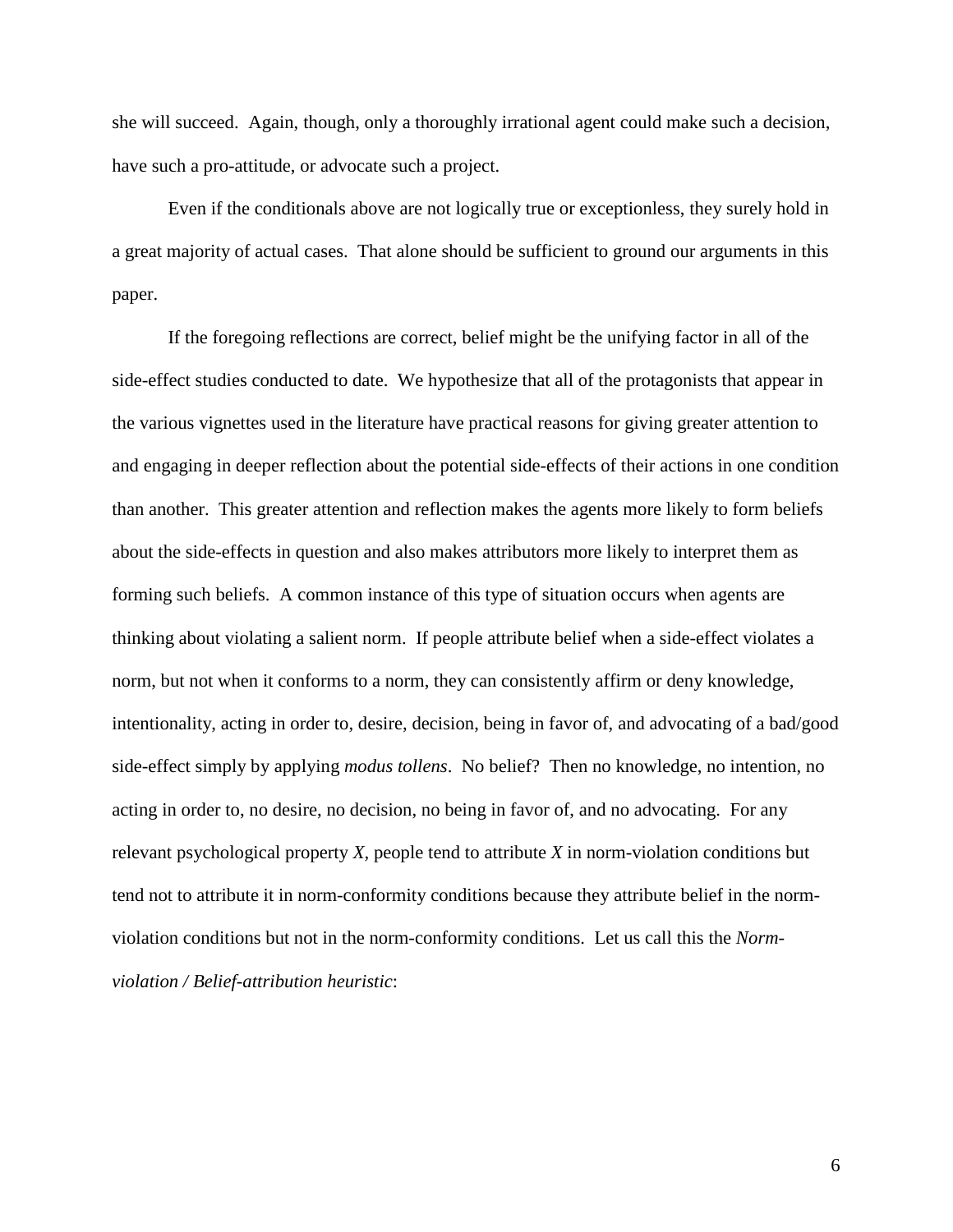(NBA) If another agent  $a$ 's  $\varphi$ 'ing would make it the case that  $p$  and  $p$  violates a norm

salient to *a*, then attribute to *a* the belief that  $\varphi$  ing would make it the case that  $p$ .<sup>[1](#page-6-0)</sup> (NBA)'s widespread acceptance would unify the asymmetrical attributions but leave them mysterious. Even if it is granted that (NBA) explains the asymmetry of people's attribution of psychological states, it remains unclear why belief attributions are subject to this asymmetry.

Fortunately, belief attributions not only unify the phenomena but also explain them. We need not regard those who use (NBA) as irrational belief-attributers. We contend that (NBA) is rational because people also employ the following *Norm-violation / Belief-formation heuristic*:

(NBF) If my own  $\varphi$  ing would make it the case that  $p$  and  $p$  violates a norm salient to me,

believe that  $\varphi$  ing would make it the case that  $p^2$  $p^2$ .

If (NBF) is correct, then the attribution asymmetry generated by (NBA) tracks a real beliefformation asymmetry. This takes the pressure off (NBA). After all, it is rational to attribute beliefs to people who violate norms (and not to attribute beliefs to people who conform to them) if those very people form beliefs when they violate norms but not when they conform. However, (NBF) shifts the pressure onto itself: why would people form beliefs about the effects of their own actions in this way? Any theory that entails widespread irrationality is *prima facie* implausible, so we need to argue that employing (NBF) is not irrational.

To see why (NBA) and (NBF) are both rational heuristics, consider the fact that, though true beliefs are typically worth having, some true beliefs are more worth having than others. For instance, the true belief that *n* is the winning number in a lottery is more valuable than the true belief that *m* is not the winning number. What makes (NBF) plausible is the fact that true beliefs

<span id="page-6-0"></span><sup>&</sup>lt;sup>1</sup> Note that (NBA) is not formulated as a biconditional. We do not think its converse is true. However, we do think that people fail to form beliefs about norm conformity for which they have evidence at a much higher rate

<span id="page-6-1"></span><sup>&</sup>lt;sup>2</sup> We are not claiming that people consciously think in this way. Rather that they form their own beliefs according to this non-conscious heuristic.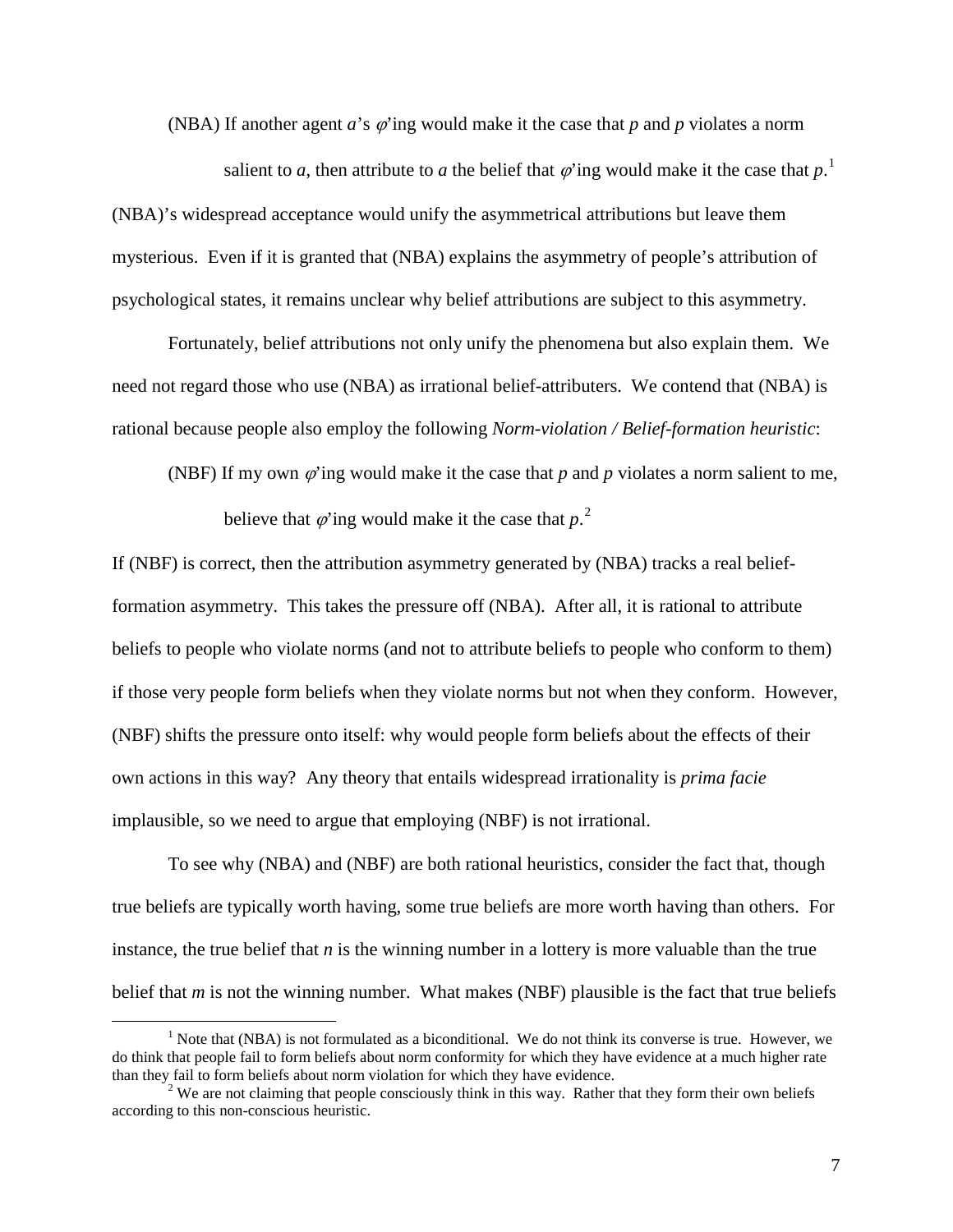to the effect that one is violating a norm are typically more valuable than true beliefs to the effect that one is conforming to a norm. One may be sanctioned for violating a norm, so forming a true belief about whether one has violated a norm (hence potentiating such a sanction) is valuable, regardless of whether one endorses the norm. The chairman in the HELP condition, for example, does not need to say to himself, "Wait! I need to stop and think carefully about whether helping the environment is something that I should be doing." In the HARM condition, however, an inner monologue like this might well be appropriate. The same seems to hold for the CEO who is considering violating or fulfilling a racial identification law in Nazi Germany and indeed for any of the other protagonists in the Knobe effect literature. As Table 1 illustrates, the expected payoffs for violating and conforming to a norm differ.

|                                  | Violate norm | Conform to norm |
|----------------------------------|--------------|-----------------|
| <b>True belief about action</b>  | good         | good            |
| No belief about action           | bad          | good            |
| <b>False belief about action</b> | bad          | bad             |

**Table 1: Expected Payoffs for Norm-Violation and -Conformity** × **Belief Formation**

The middle row is the key. Forming a true belief about one's action enables one to benefit from it (if it conforms to the norm) or at least not be sanctioned for it (if it violates the norm), and forming a false belief about one's action will lead to problems regardless of whether it violates or conforms to the norm. By contrast, it is safe to forget about conforming to a norm but unsafe to forget about violating one. Thus, rational people can be expected to act in accordance with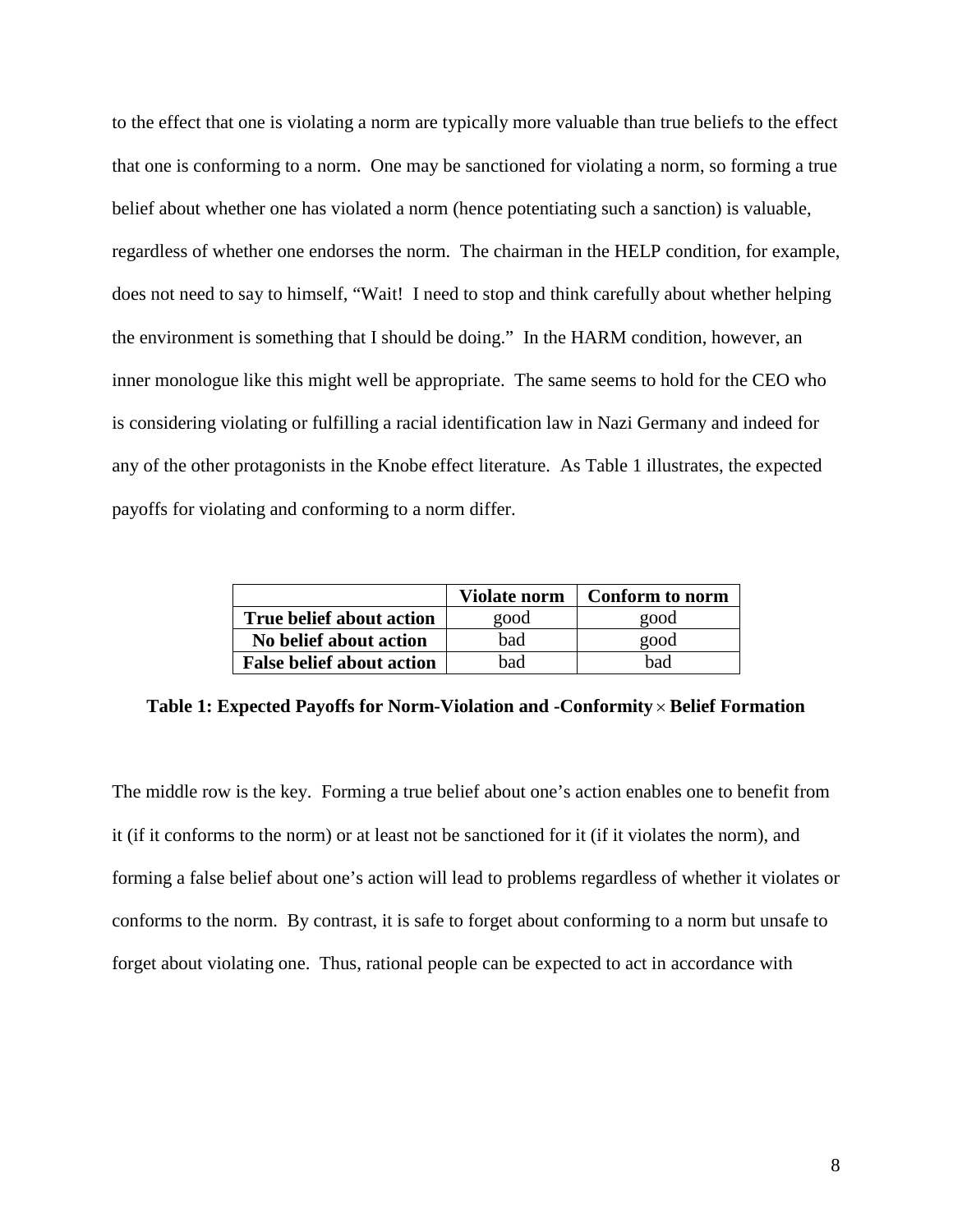(NBF) and rational attributors can be expected to attribute psychological attitudes in accordance with  $(NBA)$ .<sup>[3](#page-8-0),[4](#page-8-1)</sup>

The central points highlighted by Table 1 and the foregoing discussion of (NBF) and (NBA) generalize. In cases that do not involve the clear violation of any norm, if the expected outcomes of different possible actions are such that not forming a belief about the outcome of one action can lead to significantly different consequences than not forming a belief about another, we claim that the same kind of asymmetries that characterize the Knobe effects will be found. This, we claim, is due to the fact that having practical reasons for paying attention to and considering certain possibilities will generally lead rational agents to form beliefs about those possibilities and in general will lead rational observers to attribute beliefs about those possibilities to agents as well.

We therefore disagree with Knobe's (2010) frequently repeated claim that the contrasting HELP and HARM (or norm-conforming and -violating) conditions in side-effect experiments "are exactly the same in almost every respect but differ in their moral status" (p. 317). On the contrary, we contend that ordinary participants rationally take the psychological processes of protagonists in the contrasting experimental conditions to differ in significant respects and that at the root of these many differences lies a fundamental difference in reflection and belief.<sup>[5](#page-8-2)</sup>

<span id="page-8-0"></span><sup>&</sup>lt;sup>3</sup> Since (NBA) and (NBF) allow for ignoring some evidence, they violate orthodox Bayesian updating and are therefore not purely rational. They may nevertheless be respectable heuristics. After all, orthodox Bayesian updating is costly. It takes a lot of processing power to change one's beliefs in light of every piece of evidence.

<span id="page-8-1"></span>Thus, although we do not endorse the details of Hindriks's (2008) account of the Knobe effect, we do agree with his general point that a proper explanation should take into account not only the mental states (e.g., beliefs, motivations) that the chairman and other protagonists actually have; it should also take into account the mental states that they ought to have.<br><sup>5</sup> Thus, we agree with Charles Kalish (2006), who argues, "The studies described by Knobe & Burra,

<span id="page-8-2"></span>Malle, and Nadelhoffer are taken to demonstrate that the same mental process may be described as acting intentionally or not depending on our evaluation of the outcome. It is not clear, though, that the same causal process is involved in the negative, positive, and neutral stories. In Knobe's (Knobe, 2003[a]) negative outcome scenario the executive considers and rejects a reason not to implement the program. In the positive outcome the executive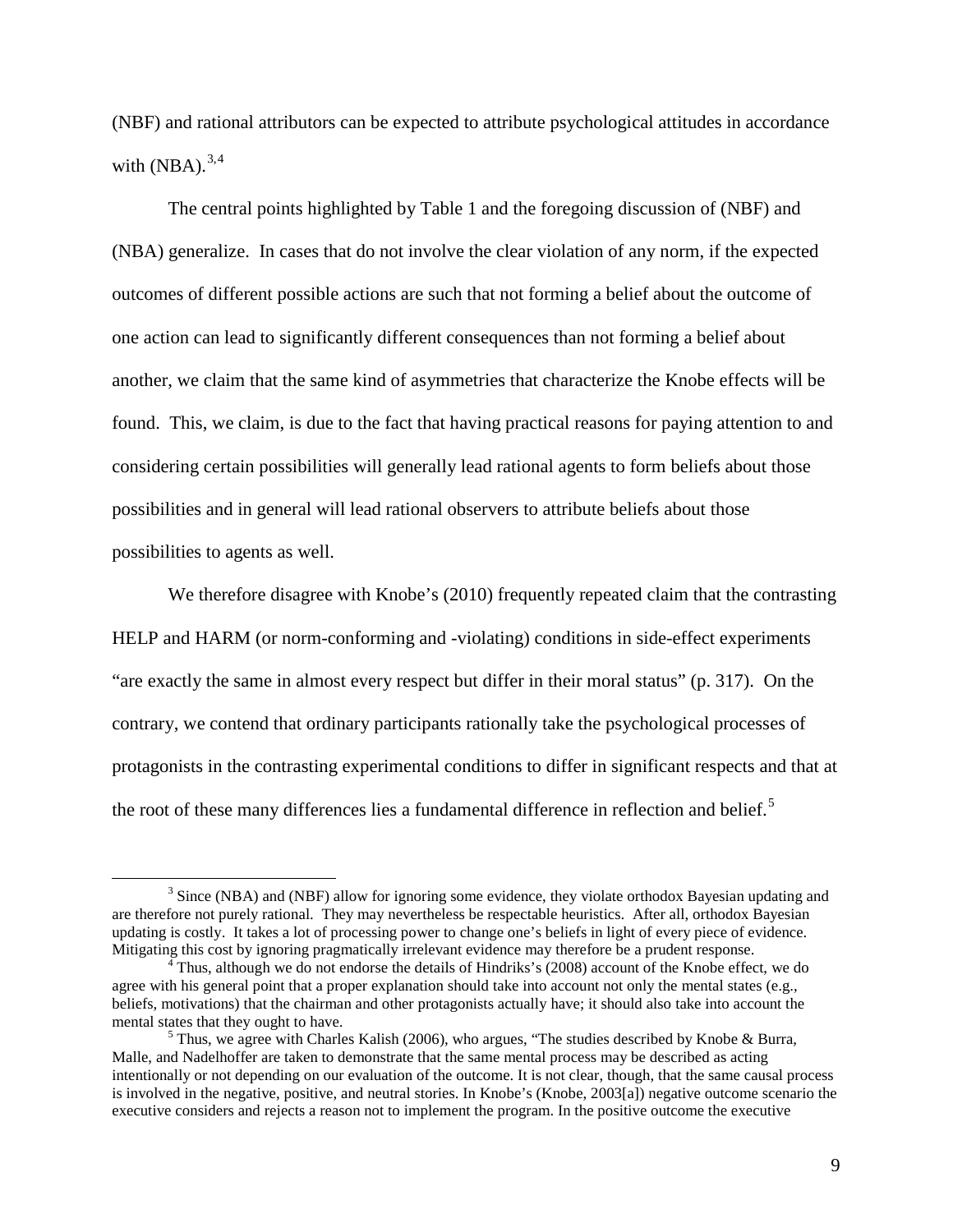# **3. The Explanatory Power of Belief-Attribution and -Formation Heuristics**

Above we noted that Knobe effects have been found with quite the variety of permutations of psychological attitudes and norms. To demonstrate the explanatory power of our account, we show how it applies it to some of the other more prominent cases in the literature.

We believe that any serious contender for explaining the side-effect effects should aim to be comprehensive. Besides the original Knobe (2003a) study, it should be able to explain all of the following studies:

- 1. Knobe and Mendlow's (2004) **Prudential Norm Violation** study
- 2. Knobe's (2004a) **Aesthetic Norm Violation** study
- 3. Knobe's (2007) **Competing Norms** study
- 4. Nadelhoffer's (2004) **Praiseworthy Protagonist** study
- 5. Tannenbaum, Ditto, and Pizarro's (2007) **Desire Attribution** study
- 6. Beebe and Buckwalter's (2010), Beebe and Jensen's (forthcoming) and Beebe's (forthcoming b) **Knowledge Attribution** studies
- 7. Beebe's (forthcoming a) **Belief Attribution** study

 $\overline{a}$ 

8. Pellizzoni, Girotto, and Surian (2010) **Lack of Asymmetry** studies

This section contains brief descriptions of these studies and how our theory can account for them.

recognizes an additional reason to go ahead with the program. Those are two different decision processes." (pp. 197- 198)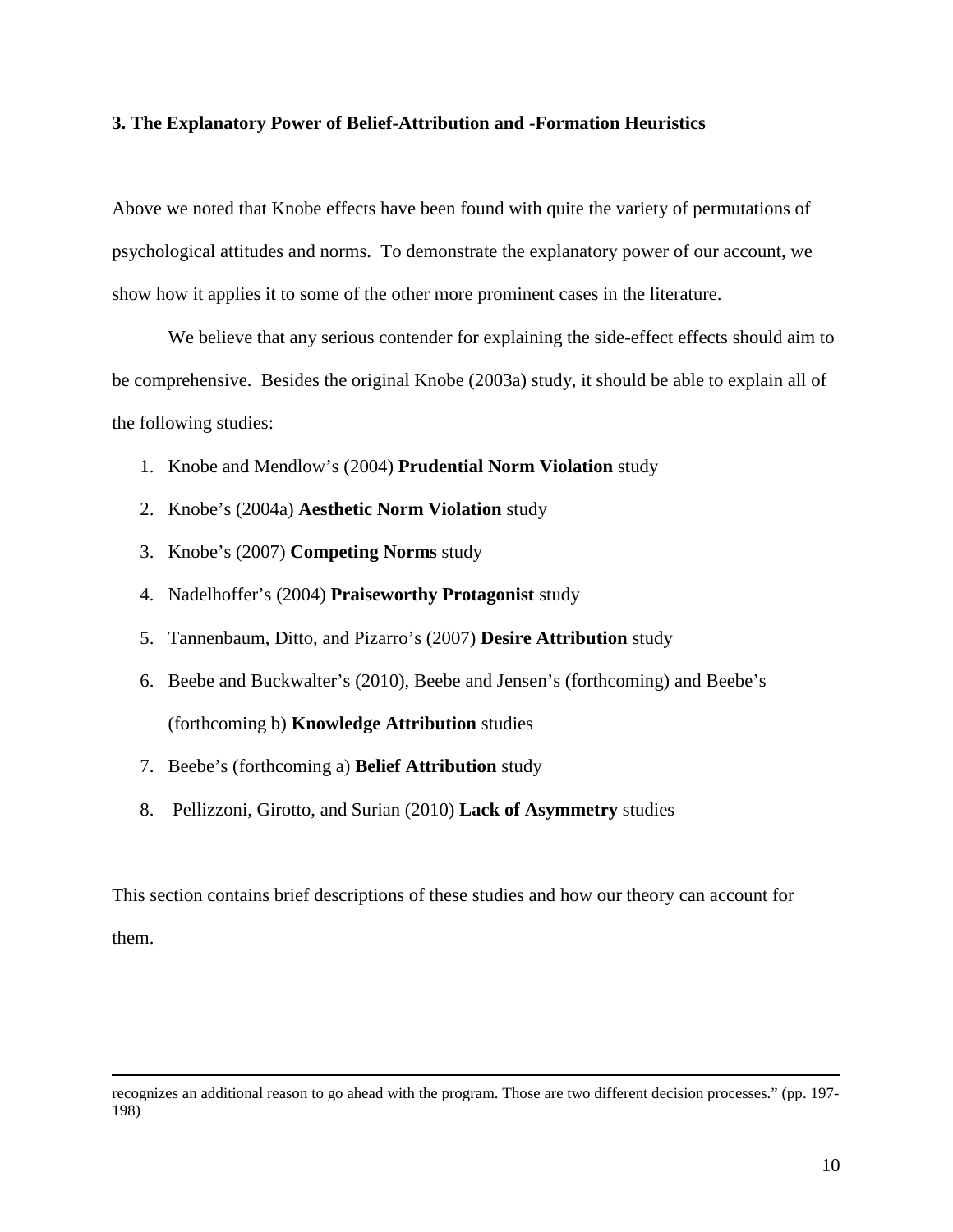#### *3.1. Knobe and Mendlow's (2004) Prudential Norm Violation study*

In an effort to show that blame is not the primary factor driving the effect, Knobe and Mendlow (2004) presented participants with the following vignette in which the protagonist brings about a potentially bad side-effect but is not blameworthy for doing so:

Susan is the president of a major computer corporation. One day, her assistant comes to her and says, "We are thinking of implementing a new program. If we actually do implement it, we will be increasing sales in Massachusetts but decreasing sales in New Jersey." Susan thinks, "According to my calculations, the losses we sustain in New Jersey should be a little bit smaller than the gains we make in Massachusetts. I guess the best course of action would be to approve the program." "All right," she says. "Let's implement the program. So we'll be increasing sales in Massachusetts but decreasing sales in New Jersey."

Respondents were asked (a) whether Susan deserves any praise or blame for decreasing sales in

New Jersey and (b) whether Susan intentionally decreased sales in New Jersey. Participants replied that Susan deserved neither praise nor blame but that she nevertheless intentionally decreased sales in New Jersey. The results suggest that attributions of praise or blame may not be the fundamental factor underlying the asymmetry in attribution of intentionality. According to our theory, regardless of whether agents engage in praiseworthy or blameworthy behavior, if their actions require greater degrees of deliberation, participants will be more likely to consider them intentional.

#### *3.2. Knobe's (2004a) Aesthetic Norm Violation study*

When the chairman makes a decision that will harm the environment, he violates an ethical norm. In order to show that more general evaluative considerations can have similar effects, Knobe (2004a) constructed a vignette in which the goodness or badness of the side-effect was aesthetic rather than moral: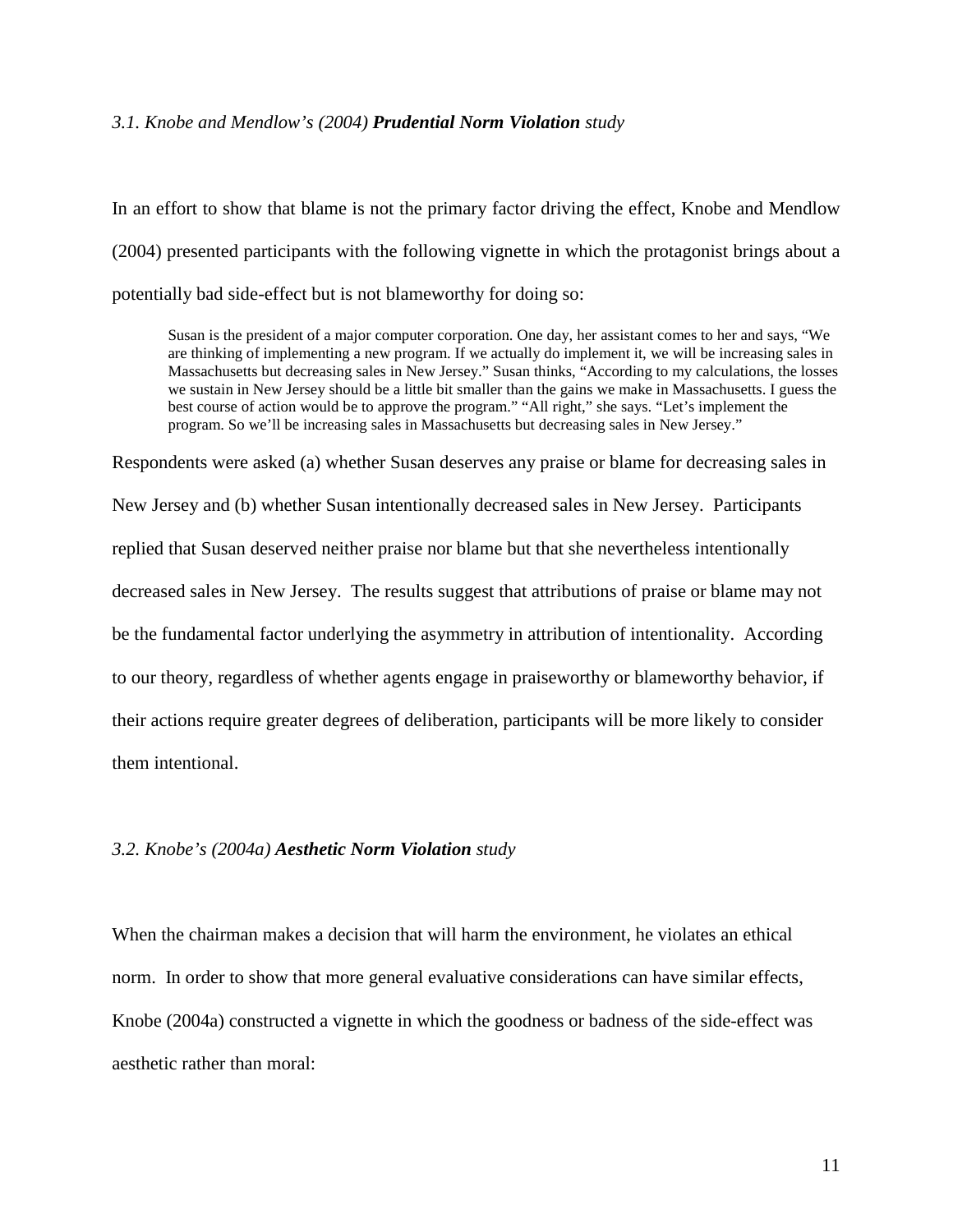The Vice-President of a movie studio was talking with the CEO. The Vice-President said: "We are thinking of implementing a new policy. If we implement the policy, it will increase profits for our corporation, but it will also make our movies *better/worse* from an artistic standpoint." The CEO said: "Look, I know that we'll be making the movies *better/worse* from an artistic standpoint, but I don't care one bit about that. All I care about is making as much profit as I can. Let's implement the new policy." They implemented the policy. Sure enough, the policy made the movies *better/worse* from an artistic standpoint.

When participants were asked, "Did the CEO intentionally make the movies *better/worse* from an artistic standpoint?" significantly more participants in the 'worse' condition indicated that the CEO acted intentionally than in the 'better' condition thought so. These results are quite easily explained on our account: a decision that results in aesthetically poorer movies' being made is not something that should be made rashly by a movie studio executive, whereas the same does not seem to be true for a decision that leads to better movies or that leaves movie quality unaffected.

# *3.3. Knobe's (2007) Competing Norms study*

In standard Knobe effect cases, there is only one norm that an agent's action fulfills or violates.

However, Knobe (2007) presented participants with the following vignette in which there are

two competing norms in each condition, such that both cannot be fulfilled at the same time:

In Nazi Germany, there was a law called the 'racial identification law.' The purpose of the law was to help identify people of certain races so that they could be rounded up and sent to concentration camps.

Shortly after this law was passed, the CEO of a small corporation decided to make certain organizational changes.

The Vice-President of the corporation said: "By making those changes, you'll definitely be increasing our profits. But you'll also be *violating/fulfilling* the requirements of the racial identification law."

The CEO said: "Look, I know that I'll be *violating/fulfilling* the requirements of the law, but I don't care one bit about that. All I care about is making as much profit as I can. Let's make those organizational changes!"

As soon as the CEO gave this order, the corporation began making the organizational changes.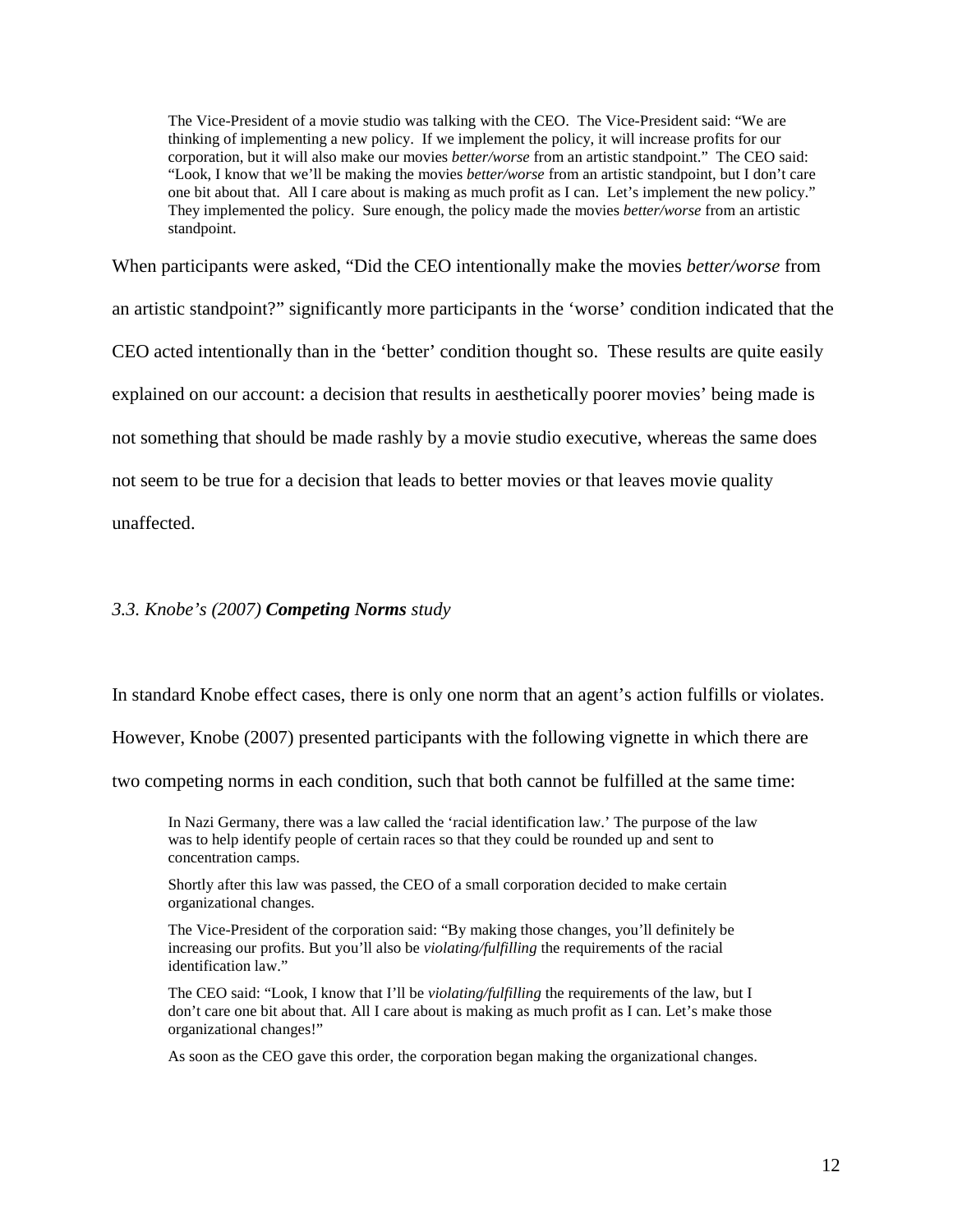Despite the fact that participants found the CEO equally blameworthy in both conditions, respondents were much more willing to attribute intentionality in the 'violate' condition than in the 'fulfill' condition. Given our doxastic heuristics theory, this result shouldn't be surprising. The cost for violating the law will directly affect the CEO, and so we should expect him to reflect on violating more than on fulfilling it.

# *3.4. Nadelhoffer's (2004) Praiseworthy Protagonist study*

Nadelhoffer (2004) investigated whether a praiseworthy protagonist who violated a prudential norm in order to benefit a friend would receive the same increased attributions of intentionality observed when the protagonist was blameworthy. He used the following vignette to find out:

Imagine that Steve and Jason are two friends who are competing against one another in an essay competition. Jason decides to help Steve edit his essay. Ellen, a mutual friend, says, "Don't you realize that if you help Steve, you will decrease your own chances of winning the competition?" Jason responds, "I know that helping Steve decreases my chances of winning, but I don't care at all about that. I just want to help my friend!" Sure enough, Steve wins the competition because of Jason's help.

Respondents were asked (a) how much praise Jason deserves and (b) whether Jason *intentionally* decreased his own chances of winning. Nadelhoffer found that participants regarded the sideeffect as intentional and considered Jason praiseworthy for his action. This result is different from (Knobe 2003a), which focused only on the asymmetry for blameworthy side-effects. Our theory predicts and explains this result, since deciding to do something that will decrease one's chances of winning requires more careful reflection and will engage one's belief-forming processes more than deciding to do something that will have the opposite effect.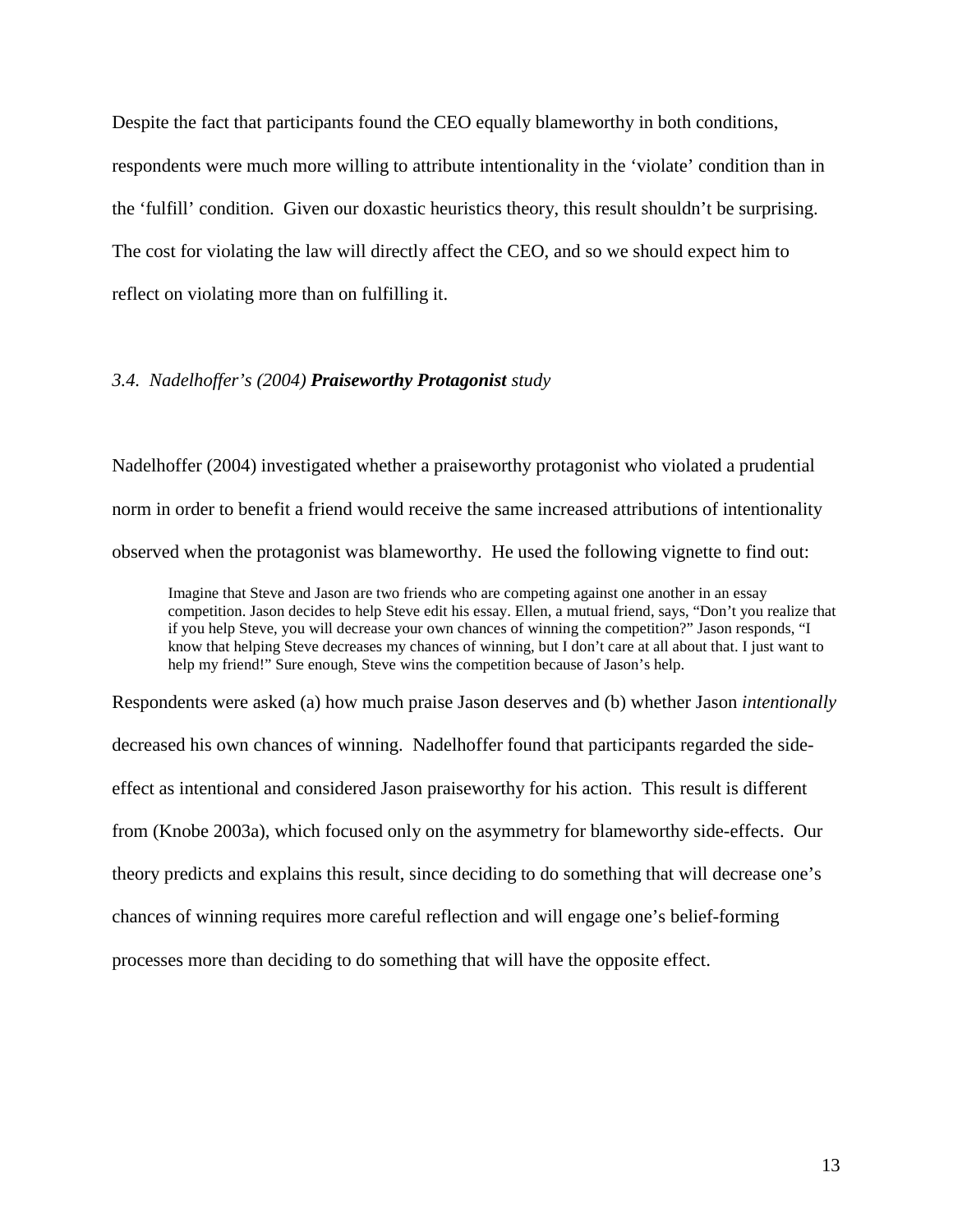#### *3.5. Tannenbaum, Ditto, and Pizarro's (2007) Desire Attribution study*

Tannenbaum, Ditto, and Pizzarro (2007) replicated Knobe's original study with the same HELP and HARM vignettes, but they also added a few additional questions. For instance, they asked respondents, "Did the chairman have a desire to harm/help the environment?" Interestingly enough, their results show that respondents are significantly more willing to attribute a desire to harm the environment than to help the environment. The importance of this study is that we now have an asymmetry for a different sort of psychological property besides intentionality. The more psychological properties that we find exhibiting the side-effect effect, the greater the call is for a theory that unifies all of them. Our doxastic heuristics theory does so because one cannot desire to bring about an effect by performing an action without believing that the action raises the probability of the effect.

# *3.6. Beebe and Buckwalter's (2010), Beebe and Jensen's (forthcoming) and Beebe's (forthcoming b) Knowledge Attribution studies*

Beebe and Buckwalter (2010) also used Knobe's HELP and HARM vignettes, but they asked participants whether the chairman *knew* the new program would help/harm the environment. Again, they found an asymmetry. Respondents were significantly more likely to attribute knowledge to the chairman in the harm case than the help case.

Beebe (forthcoming b) also found high knowledge attributions when the chairman's response was changed from "I don't care at all about harming the environment" to the following:

I truly wish that I could make money for this company without harming the environment. Unfortunately, that seems to be impossible. Reluctantly, I'm instructing you to start the new program. (adapted from Mele 2006)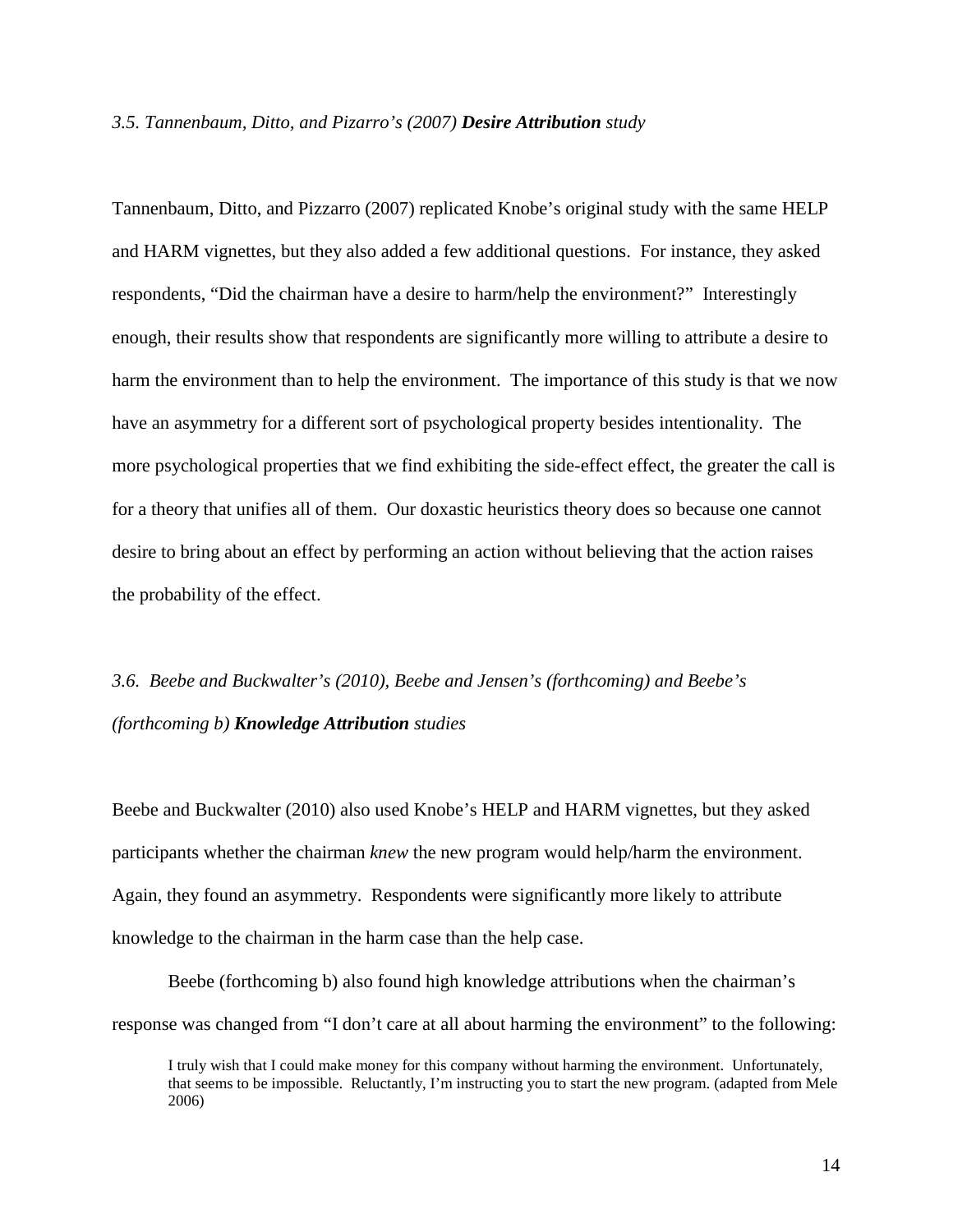The reluctant chairman is clearly less blameworthy than the chairman who doesn't care about harming the environment, but participants think the reluctant chairman is just as likely (if not more likely) to know that his decision will harm the environment. Again, this can be explained in terms of the significant level of reflection that is indicated by his response.

Beebe and Jensen (forthcoming a) extended these results, finding the same kind of asymmetry in knowledge attributions using variants of the case of Susan decreasing sales in New Jersey, the movie studio executive who increased or decreased the quality of his movies from an artistic perspective, and the CEO in Nazi Germany who violated or fulfilled the racial identification law. Knowledge attributions were higher in each of the conditions in which intentionality attributions had been found to be higher. Beebe (forthcoming b) reports similar responses to the following vignette:

Steve and Jason are two friends who are competing in two different debate competitions. Jason decides to help Steve prepare for his debate. Ellen, a mutual friend, says, "Don't you realize that by spending so much time helping Steve with his debate you are *decreasing/increasing* your chances of winning your own debate?" Jason responds, "I don't care at all about that. I just want to help my friend!" Steve went on to win his debate competition because of Jason's help, *but Jason did not win his/and Jason won his own competition as well*.

When participants were asked whether Jason knew that he was increasing or decreasing his own chances of winning by helping Steve, they were significantly more likely to think that Steve knew he was decreasing his chances than increasing his chances.

As we will explain in detail below, most explanations of the side-effect effect assume that the central protagonists in the experimental vignettes know that their actions will have the good or bad side-effects predicted. However, this common assumption is clearly disproved by the work of Beebe and his collaborators.

We contend that a greater degree of reflection is in general rationally required of agents whose actions will bring about a harm or violate a salient norm, and that this greater degree of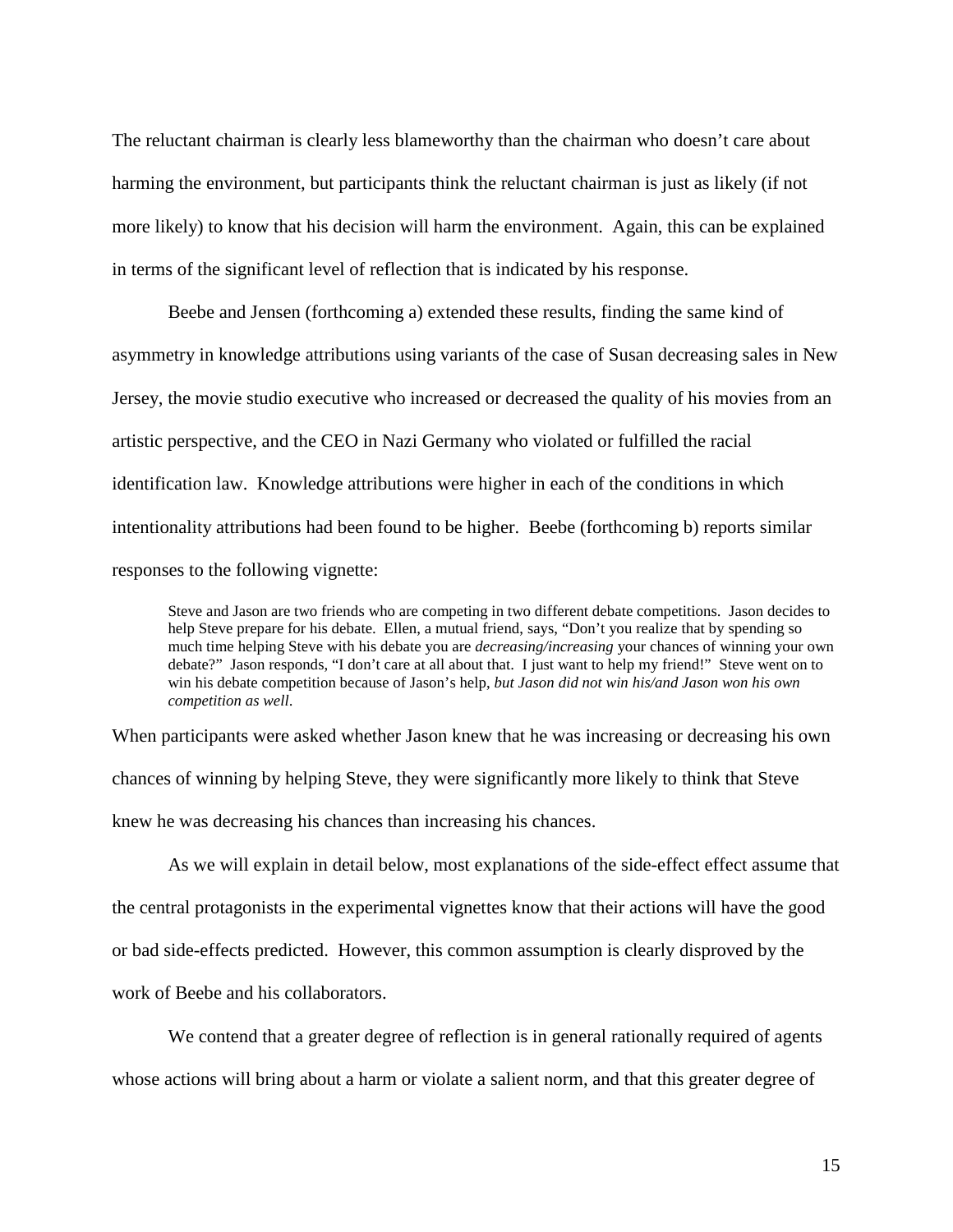reflection leads attributors to ascribe higher degrees of belief to these agents. Since knowledge entails or at least presupposes belief, this increased willingness to attribute belief should lead to an increased willingness to attribute knowledge, just as the doxastic heuristics theory predicts.

# *3.7. Beebe's (forthcoming a) Belief Attribution study*

Beebe (forthcoming a) added yet another psychological property to the growing list of properties that are asymmetrically ascribed in Knobe effect cases. Using the original chairman-andenvironment case, as well as the cases involving decreased sales in New Jersey, the movie studio executive, and the CEO in Nazi Germany cases, Beebe asked participants whether the protagonists believed or should have believed that the predicted side effects of their actions would come about. The familiar pattern of responses was found yet again, this time providing even more direct support for the doxastic heuristics theory.

# *3.8. Pellizzoni, Girotto, and Surian (2010) Lack of Asymmetry studies*

A final set of studies corroborating the doxastic heuristics explanation derives from two experiments by Pellizzoni, Girotto, and Surian (2010) that are variations on Knobe (2003a)'s original HELP and HARM cases. In the first, the vice president only mentions the increase in profit while saying nothing about how the new program will help or harm the environment. In the second, the vice president lies to the CEO about the environmental impact. In both studies, the asymmetry in intentionality disappears. This is precisely the result our theory expects. If the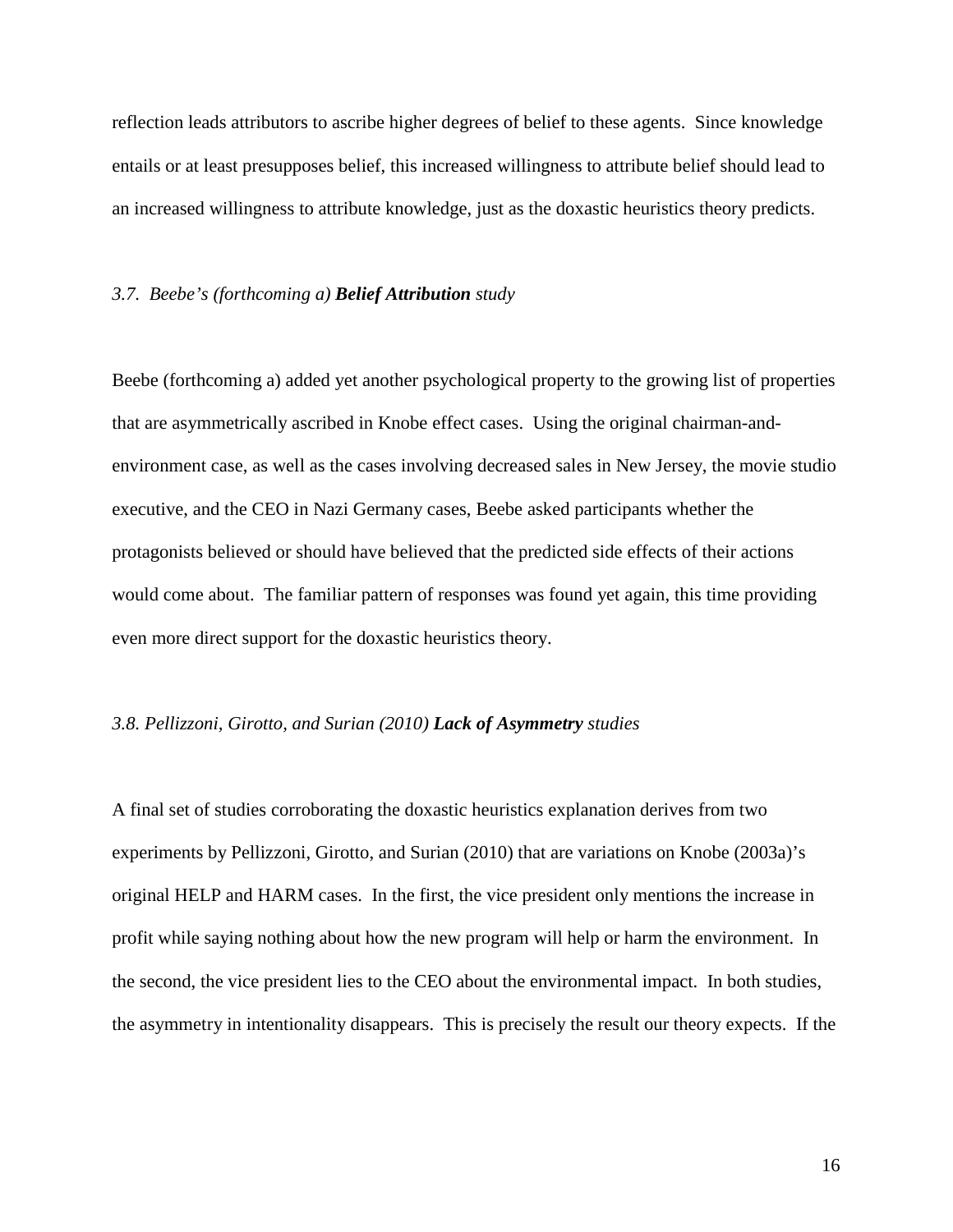CEO in the HARM case did not believe the environment would be harmed (because he was never told or was lied to), there is no reason to think he harmed the environment intentionally.

#### **4. Doxastic Heuristics Versus Competing Explanations**

We contend that any proposed explanation of the side-effect effects must be consistent with the studies described in the previous section. In this section, we show that none of the proposals currently in the literature can explain all of them, whereas our doxastic heuristics theory can. In particular, many prominent explanations of the Knobe effect can be shown to be inadequate because they sharply conflict with the work of Beebe and his collaborators on attributions of knowledge and belief in Knobe effect cases. We contend that our account also reveals how those accounts that are not demonstrably false offer only limited or partial explanations of different aspects of a single, underlying phenomenon.

# *4.1. Conceptual Competence*

Knobe's (2003a, 2003b) original explanation of the side-effect effect was that there was in fact very little to explain. He claimed that the asymmetry he found with intentionality attributions was appropriate because the concept of an intentional action is essentially moralized. In other words, in addition to prescribing that attributors consider an agent's beliefs, desires, intentions or skill when making intentionality judgments, the concept of intentional action also enjoins that they take account of the moral valence of an action's effects. This theory is now widely viewed as having been refuted by a number of experimental results that have come to light since 2003,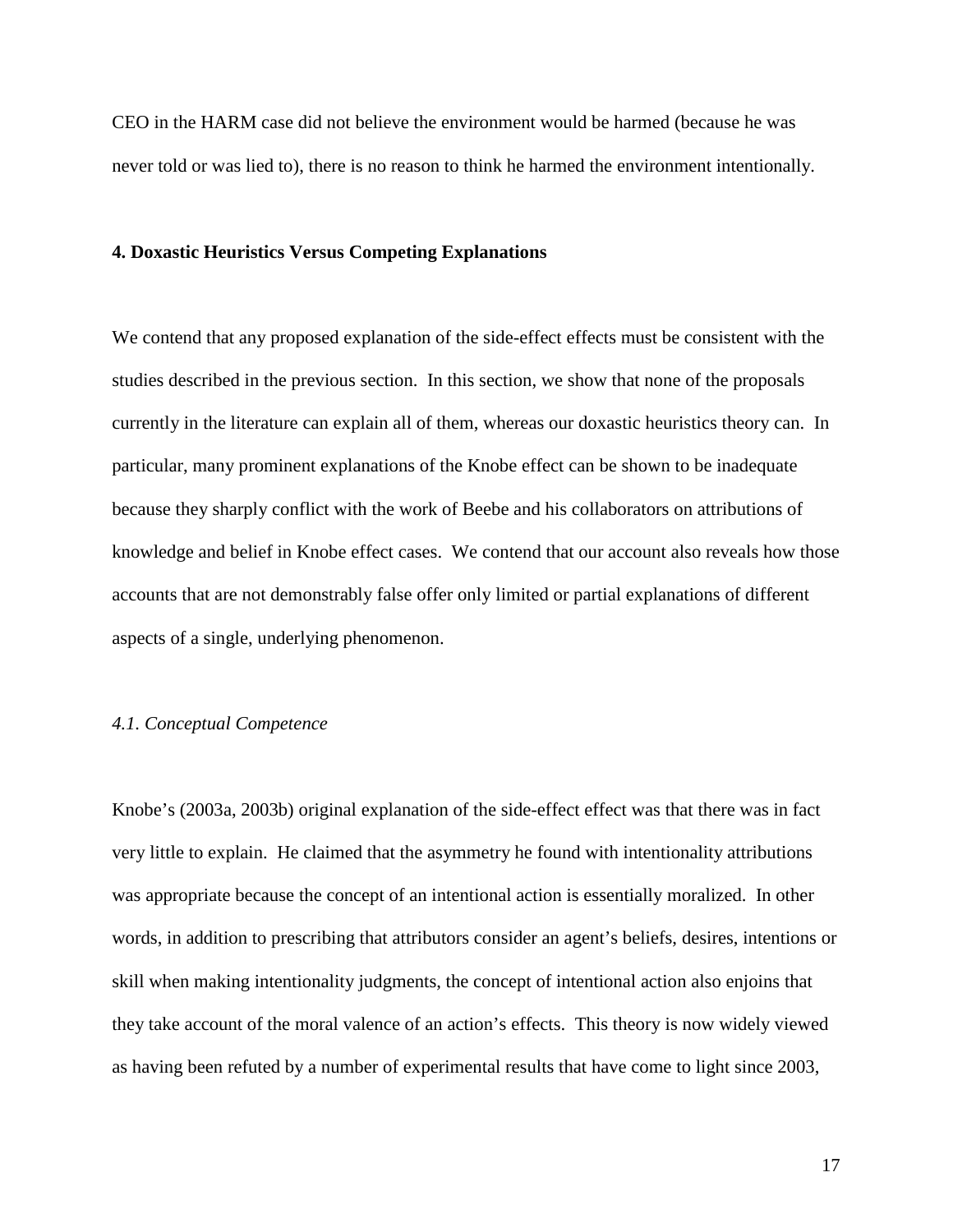and indeed even Knobe (2007) seemed to reject it (though in later papers he seems to have shifted back to his original position). Moreover, the explanation has always met with strong resistance from philosophers who have been unwilling to endorse the idea that moral goodness or badness partially determines the conditions for the correct application of the concept of intentional action. Our explanation of the side-effect effects shows how participants' responses can be viewed as correct, rational, or appropriate without supporting Knobe's controversial claims about the semantics of intentionality attributions.

As we noted above, one of the central ways in which Knobe's original account goes wrong is by assuming that the only relevant difference between the help and harm conditions is the goodness or badness of the side-effect. Indeed, almost every explanation of the side-effect effect on offer assumes that the chairman's state of mind in the help and harm conditions does not differ in any significant respect. For example, Pettit & Knobe (2009) claim:

Yet it seems that the agent's mental states do not differ between the two cases. The main difference lies instead in the moral status of the side-effect itself. Hence, most researchers have concluded that people's moral judgments are somehow influencing their intuitions as to whether or not an agent acts intentionally. (Pettit & Knobe, 2009, p. 589)

And in his (2010, p. 328), Knobe maintains that "the whole process [of attributing mental states] is suffused with moral considerations from the very beginning." Practically every scholar working on the side-effect effect agrees and has referred to the good and bad (or norm-fulfilling and norm-violating) side-effect actions as "foreseen but undesired" by the agents in question.<sup>[6](#page-17-0)</sup> In other words, these scholars make the untested empirical assumption that there will be no knowledge or belief asymmetry in the relevant cases. The work of Beebe and his colleagues, however, shows that ordinary participants do not take the central protagonists' knowledge or beliefs to be the same in the contrasting conditions.

<span id="page-17-0"></span> $6$  Cf. Knobe 2004a; Knobe 2006; Knobe & Burra 2006; Leslie, Knobe & Cohen 2006; Doris, Knobe & Woolfolk 2007; Knobe & Doris 2010; Nadelhoffer 2004; Nadelhoffer 2006; Sverdlik 2004; McCann 2005; Mele 2006; Mele & Cushman 2007; Cushman & Mele 2007; Machery 2008; Hindriks 2008.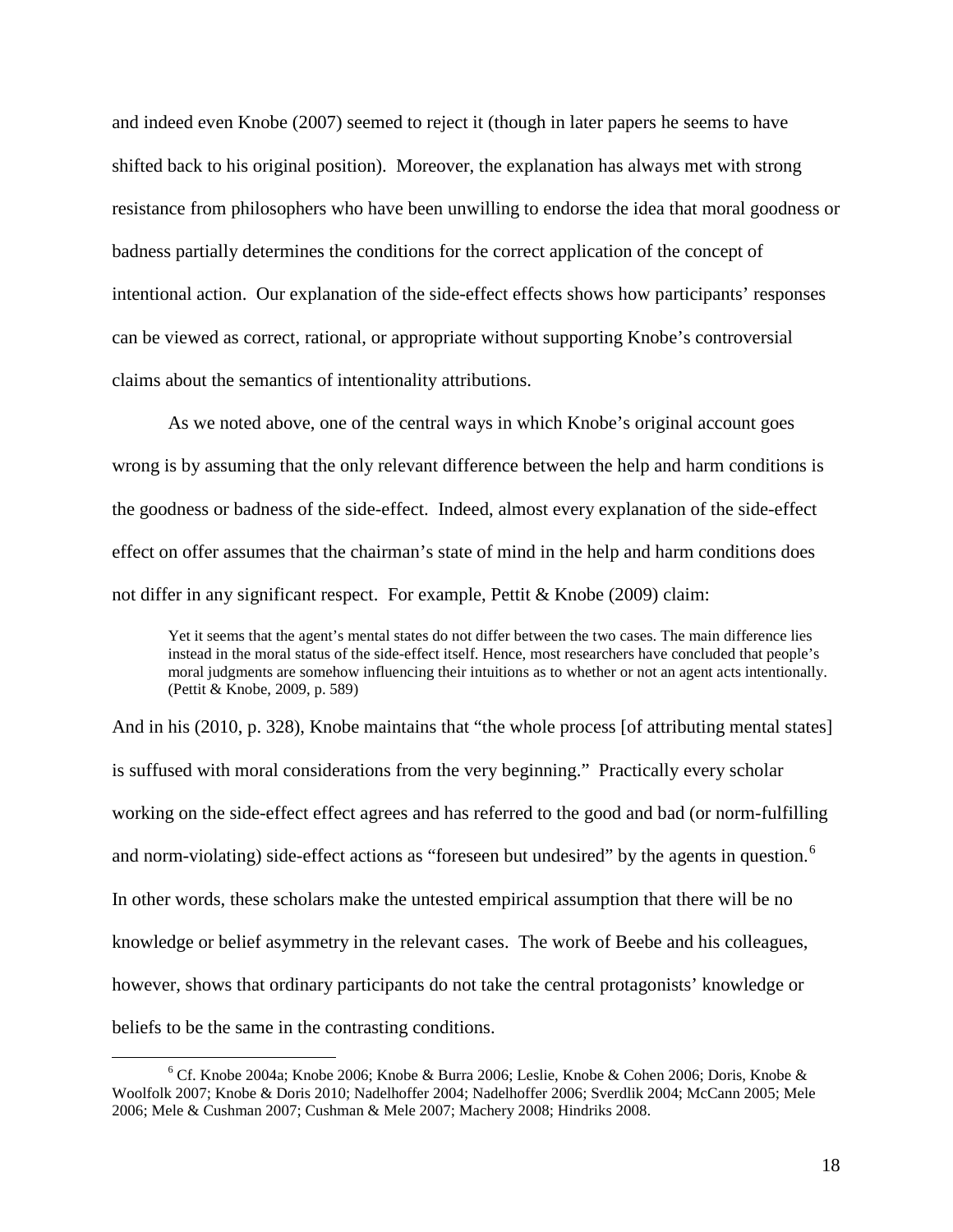# *4.2 Distortion*

Another prominent type of explanation of the Knobe effects that also runs afoul of these recent findings is the distortion account of Nadelhoffer  $(2006)$ .<sup>[7](#page-18-0)</sup> He contends that something has gone seriously wrong with the cognitive processes underlying intentionality attributions because ascribing intentionality to one agent and denying it of another *when the only relevant difference between their situations is the goodness or badness of their actions' side-effects* is semantically, ethically, and even legally problematic. Nadelhoffer argues that when participants have conattitudes toward a side effect or the agent who produced, these con-attitudes can interfere with the processing of information about what the agent has done. Hence, if people blame or feel negative emotions towards the protagonist, they will be more likely to say the agent brought about the bad result intentionally even though the correct response is otherwise. However, Nadelhoffer's distortion theory cannot explain the prudential and legal manifestations of the side-effect effect, in which the protagonists' actions are not blameworthy. While it may be plausible to think that con-attitudes can bias attributions of intentionality, desire, knowledge, etc., it is less plausible to think that con-attitudes are evoked when someone violates a prudential norm in order to help someone else, or when someone violates a bad law in order to do a morally good act. If we are looking for a fully general account of the side-effect effect, then, the distortion theory will not suffice.

<span id="page-18-0"></span><sup>&</sup>lt;sup>7</sup> Cf. also Malle (2006; Malle & Nelson, 2003) and Alicke (2008). Malle's attention based version fails to explain the asymmetry at all. He argues that the vignettes used in side-effect studies force participants to focus their attention on the norm-violating behavior, and then, when they are asked about the protagonist's intentionality (or whatever other psychological property), they feel they must somehow use the information to which they have attended. Were their attention not forced in this way, they would not exhibit the asymmetry. However, attentional framing effects occur in both the norm-conformity and norm-violation conditions of the vignettes. So by his account, no asymmetry should be observed.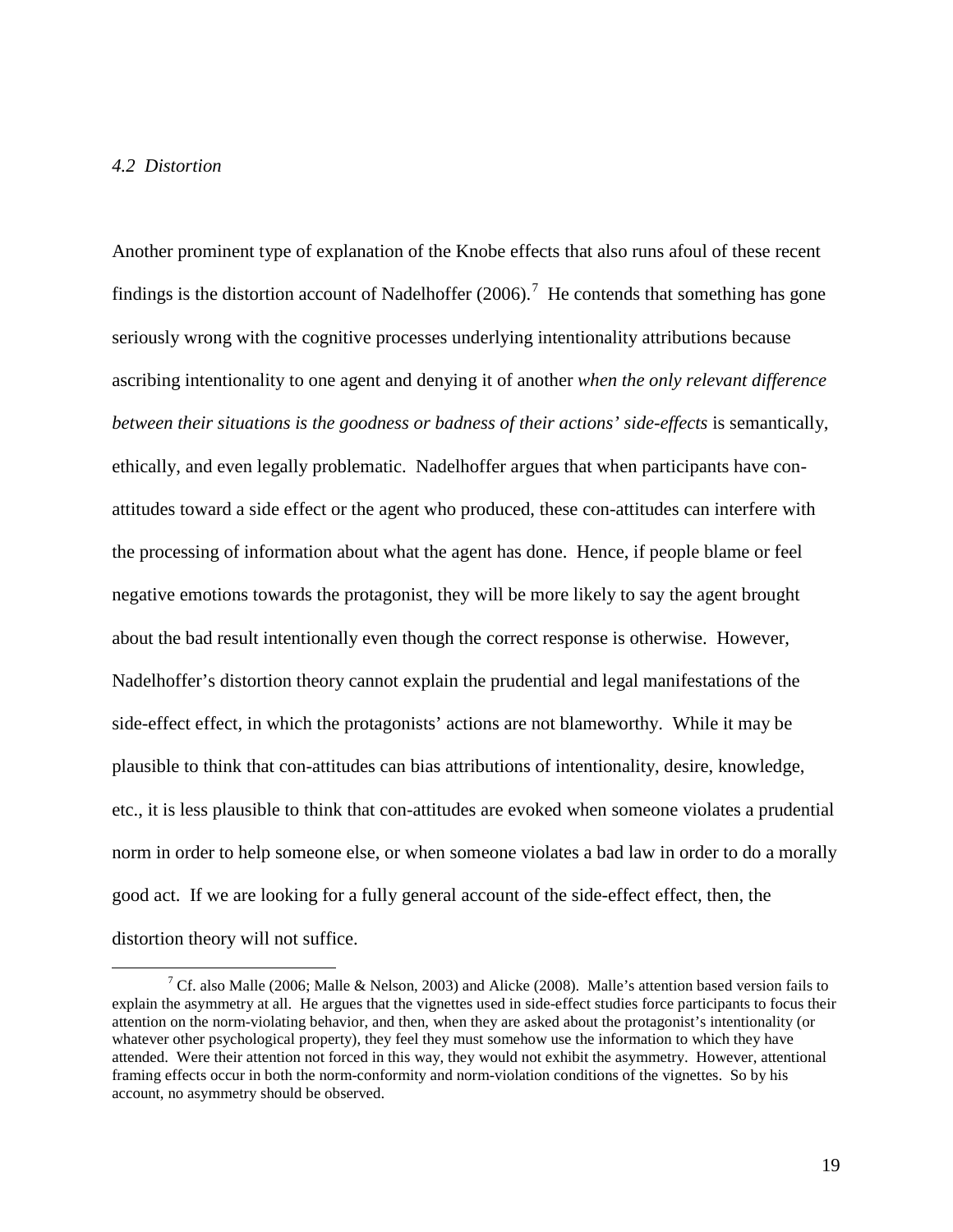#### *4.3 Conversational Pragmatics*

While the conceptual competence and distortion explanations both assume that participants' responses to the side-effect experiments represent their judgments about intentionality (whether or not those judgments are correct), Adams and Steadman (2004a, 2004b, 2007) think that the responses themselves are suspect, in the sense that they represent not what participants really think but only what they are inclined to say for fear of generating an unintended conversational implicature. Adams and Steadman argue that participants think both that the chairman is blameworthy in the HARM condition and that if they say he did not act intentionally they would be understood to mean that he is not blameworthy. Not wanting to be so interpreted, participants assert (though they perhaps do not genuinely believe) that the protagonist brought about the bad side effect intentionally. Like the distortion theory, the conversational pragmatics theory has a tough time accounting for the side-effect effect in prudential and legal cases. Presumably participants blame the factory-owner who conforms to the racial identification law. Why, then, would they not say that he intentionally complied with the law? Such a statement would generate the implicature that he was to blame. In fact, however, participants exhibit the exact opposite asymmetry: they attribute intentionality when the law is violated (praiseworthy) but not when it is conformed to (blameworthy).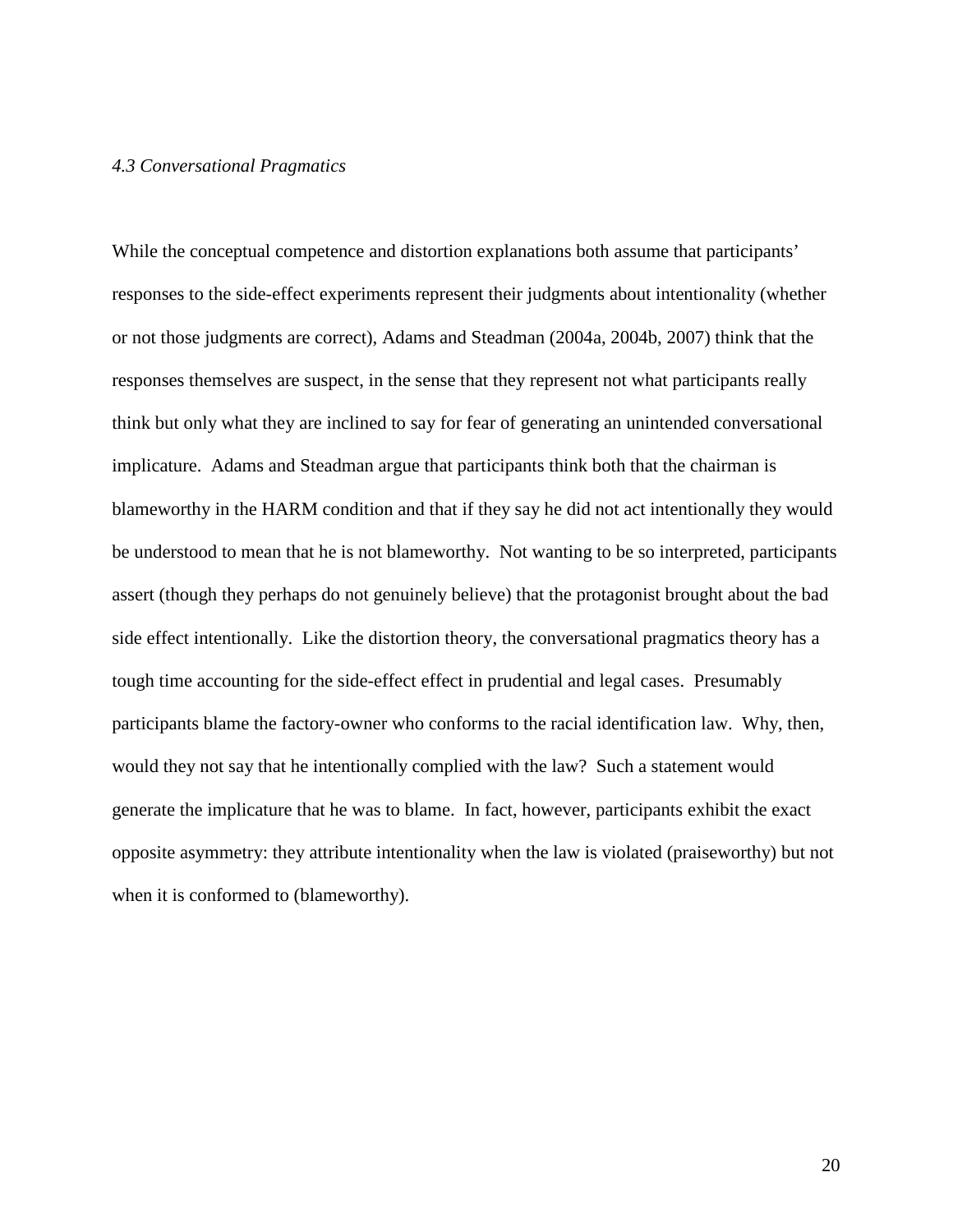#### *4.4 Semantic Diversity*

Knobe's conceptual competence view and the distortion account assume that contrary properties (*bringing about a side-effect intentionally; not bringing about a side-effect intentionally*) are attributed in the good and bad (or norm-conforming and norm-violating) conditions. According to the semantic diversity explanation proposed by Nichols and Ulatowski (2007), by contrast, there are two distinct concepts of intentionality—one having to do with knowledge, the other with motive—that are attributed.<sup>[8](#page-20-0)</sup> Nichols and Ulatowski first presented participants with one of the original Knobe cases and afterward asked them to explain why they answered as they did. Typical answers from participants who said that the chairman intentionally harmed the environment include the following:

"He knew the consequences of his actions before he began."

"He knew that implementing the new program would hurt the environment."

"Because he knew he was going to hurt the environment, but chose to do it anyway." Typical answers from participants who said that the chairman did not intentionally help the environment include:

"He didn't care. It was an unintended consequence."

"Because his intention was to make money whether or not it will help the environment."

"He didn't INTEND on helping the environment, he INTENDED on making a profit." Similar explanations were given by those who answered that the chairman either did not intentionally harm the environment or did intentionally help it. Answers in the first group clearly focus on the chairman's knowledge, whereas answers in the second focus on the chairman's motives.

<span id="page-20-0"></span><sup>&</sup>lt;sup>8</sup> The difference between these two alleged concepts is never spelled out in any detail.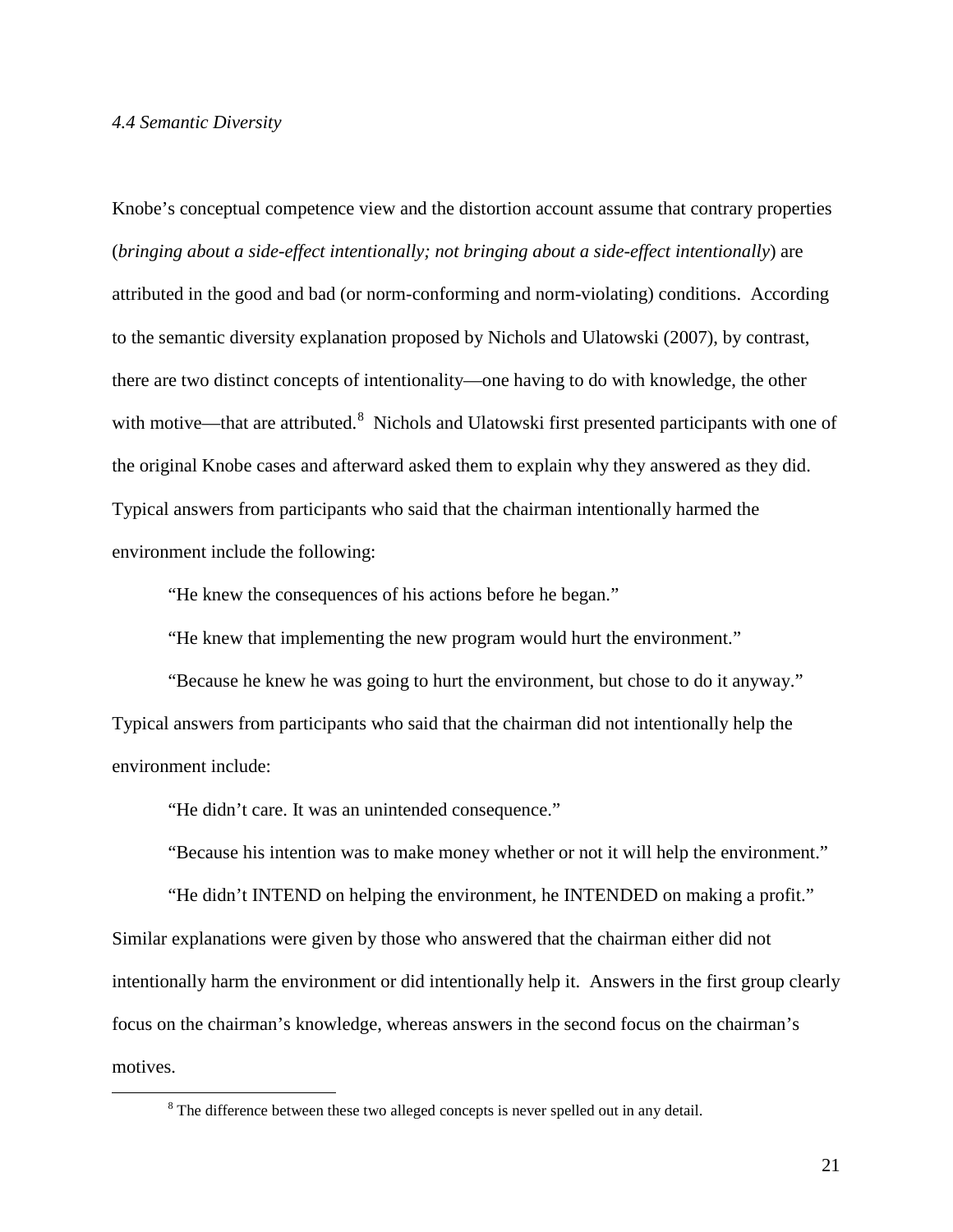Nichols and Ulatowski assume that participants must believe that the chairman knows the side-effect will occur in both conditions, but it is only when participants employ the concept of intentionality that is based upon knowledge that this recognition of the chairman's knowledge leads them to attribute intentionality. However, because participants do not equally attribute knowledge in both conditions, an important motivation for Nichols and Ulatowski's semantic diversity thesis is undermined. Furthermore, when one considers that Tannenbaum, Ditto, and Pizarro (2007) found the familiar asymmetric pattern of responses in judgments about whether the chairman desired to bring about the side-effect—and indeed when one is reminded of the fact that Knobe effects seem to be found in every type of psychological attribution that is studied—it does not seem at all plausible that participants in fact view the chairman's motives as being exactly the same in the help and harm conditions either.

Finally, while semantic diversity accounts may be consistent with the intentionality attribution asymmetry, they are unable to save all the phenomena. For their theory to apply to all the asymmetries mentioned above, Nichols & Ulatowski would have to propose semantic diversity not just of intentionality but also of knowledge, acting in order to, desire, decision, being in favor of, and advocating (among many others). The wide variety of this list makes the semantic diversity theory *prima facie* implausible. Its inclusion of knowledge makes it a nonstarter. Is there one concept of knowledge-as-knowledge and another of knowledge-as-motive? The question stretches the bounds of sense.<sup>[9](#page-21-0)</sup>

<span id="page-21-0"></span> $9$  Fiery Cushman and Al Mele (2007) also defend a semantic diversity thesis that is unable to handle asymmetries for knowledge and belief.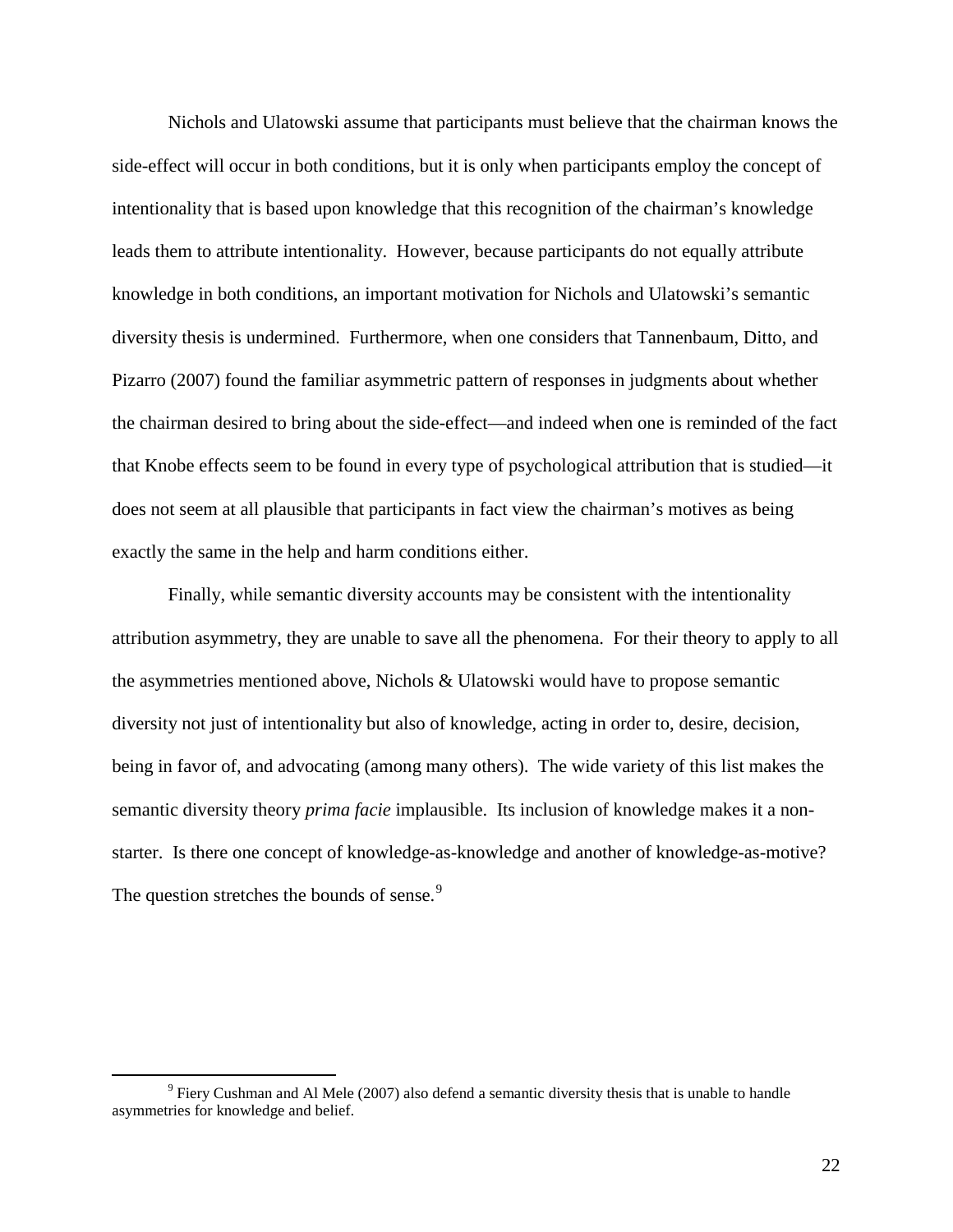### *4.5 Trade-off*

According to Edouard Machery's (2008) 'trade-off hypothesis,' participants view protagonists as construing bad side effects as costs that must be incurred in order to receive certain benefits. He claims that participants conceptualize the HARM case as an instance of the chairman being willing to incur a cost in order to get a benefit. Likewise participants supposedly view the HELP case as an instance in which there is no cost/benefit trade-off.

Machery claims further support for his view from the results of an experimental case in which a protagonist must incur a literal financial cost to attain a desired end (the 'extra dollar case').<sup>[10](#page-22-0)</sup> However, recent work by Phelan and Sarkissian (2009), Mallon (forthcoming), and Beebe and Jensen (forthcoming) has shown that participants are strongly disposed to attribute intentionality and knowledge in cases where protagonists clearly do not view the side-effects of their actions as costs. These results, combined with the fact that the trade-off hypothesis is formulated only in terms of attributions of intentionality, mean that the trade-off hypothesis cannot serve as a full and adequate account of all the Knobe effect cases.

#### *4.6 Counterfactual Guidance*

One of the most recent contributions to this literature is Holton's (2010) explanation of the sideeffect effect in terms of the difference between intentionally following a norm and intentionally violating one. Intentional violation merely requires knowledge that one is doing so. Intentional conformity, on the other hand, requires both knowledge of conforming and being

<span id="page-22-0"></span> $10$  It is generally recognized that Machery's extra dollar case is not a side-effect effect study, since the extra dollar it cost to receive the benefit is means rather than a side effect. Cf. Mallon (2008) and Cole Wright and Bengson (2009) on this point.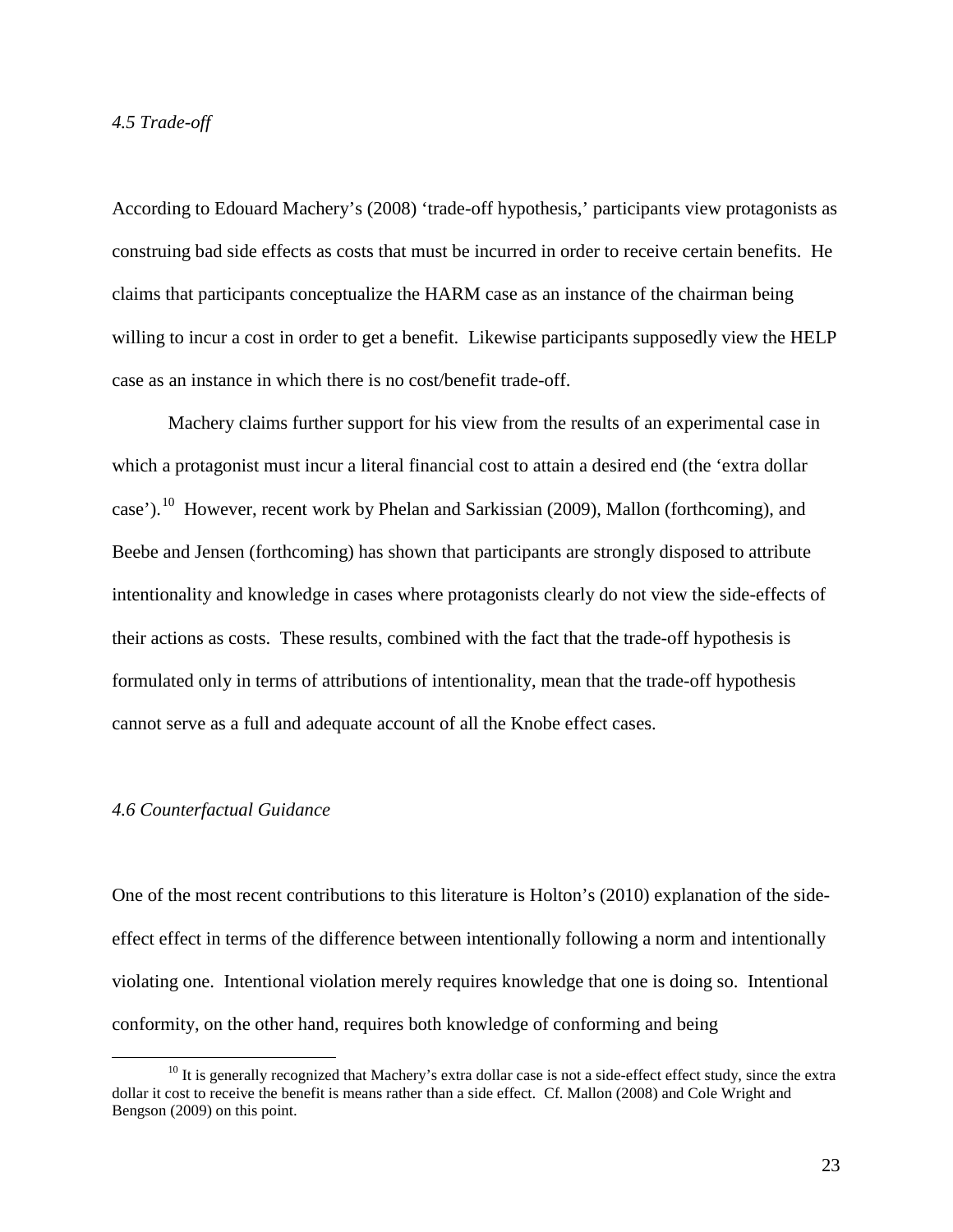counterfactually guided by the norm, i.e., if the norm were different, the protagonist would conform to it instead of the norm to which he actually conformed. The asymmetry occurs because in the HARM case, the chairman is knowingly violating the norm, while in the HELP case the chairman merely happens to be conform to the norm without being counterfactually guided by it. Hence, only the former affects the environment intentionally.

Like the doxastic heuristics, conceptual competence, pragmatics, and semantic diversity theories (and unlike the distortion theory), the counterfactual-guidance explanation preserves the rationality of participants who exhibit an asymmetry in their attributions. Like the doxastic heuristics account, it also recognizes that norms play an important role in generating the sideeffect effects. However, it is ultimately inconsistent with the knowledge and belief side-effect effects. The counterfactual-guidance theory presupposes that people would attribute knowledge and belief equally in the norm-conformity and norm-violation conditions, but as Beebe and his collaborators have demonstrated, they do not.

# **5. New Experimental Evidence**

It's one thing to construct a theory that can explain existing data. It is something else to successfully predict and explain novel data. If our account really is the best explanation of the side-effect effect, it should be able to make such predictions. In this section, we describe some new experiments that provide further confirmation for our theory.

According to the doxastic heuristics account, the practical decision structure of the sideeffect effect cases leads participants to attribute greater degrees of reflection and belief to protagonists considering courses of action that violate social norms or have potentially high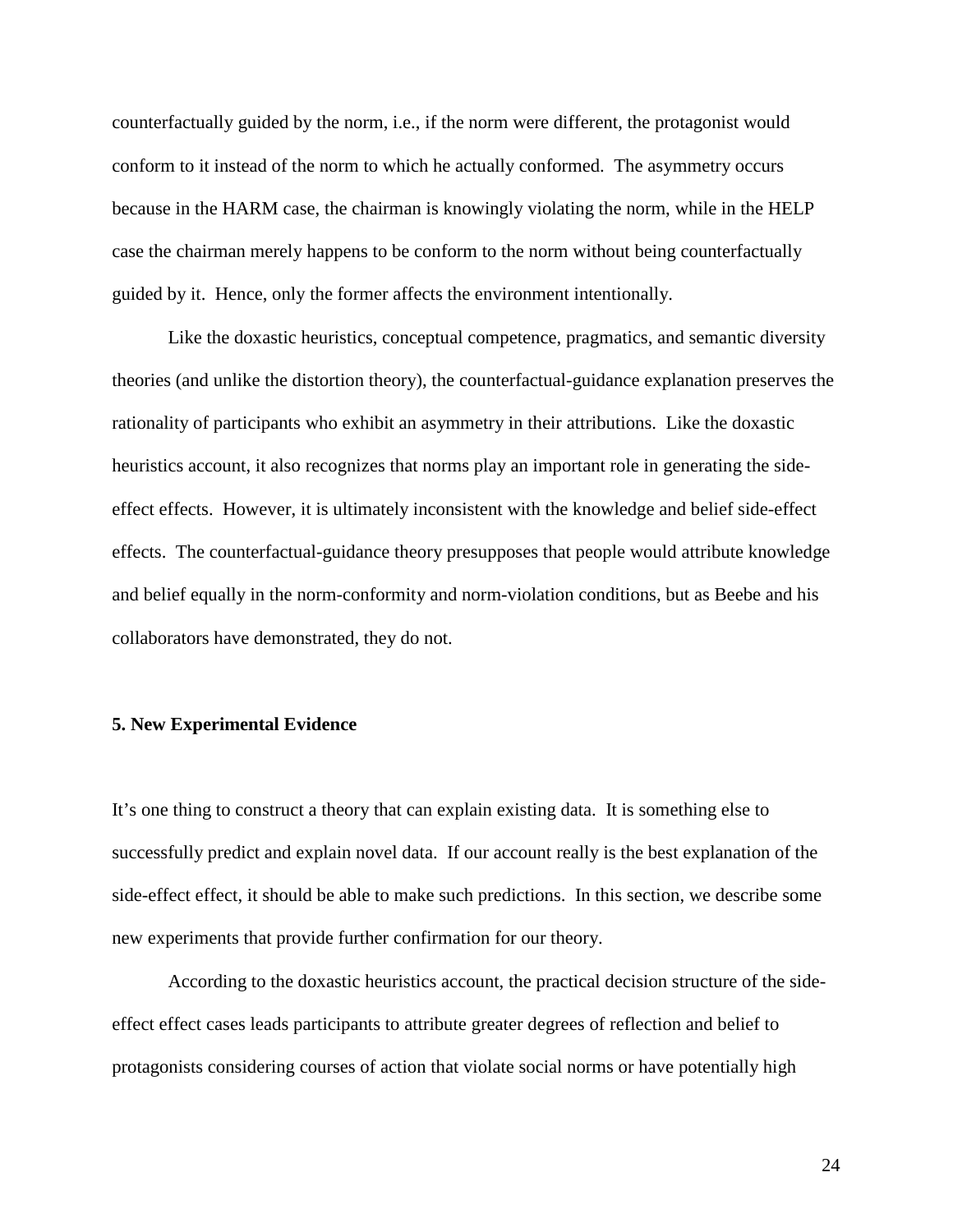practical costs. Our explanation predicts that participants should also be more strongly inclined to think that protagonists remember these facts about norm violations and practical costs at a later time. To test this prediction, 124 undergraduates from a large public university in the northeastern United States were given either the HELP or the HARM version of Knobe's original vignette about the chairman or the 'fulfill' or the 'violate' version of the vignette about the CEO in Nazi Germany. Participants in all four conditions of this between-subjects design were asked, "On a scale of 0 to 10, how likely do you think it is that the chairman remembered that the new program was supposed to *help/harm* the environment?" or "On a scale of 0 to 10, how likely do you think it is that the CEO remembered that the organizational changes were supposed to *fulfill/violate* the racial identification law?" '0' was marked 'Highly Unlikely,' '5' was marked 'Neither Likely nor Unlikely' and '10' 'Highly Likely.'

Just as our theory predicted, participants were significantly more likely to think the chairman remembered harming the environment ( $\bar{x}$  = 4.93) than they were to think the chairman remembered helping it ( $\bar{x} = 2.45$ ).<sup>[11](#page-24-0)</sup> They were also more likely to think the CEO remembered violating the racial identification law ( $\bar{x}$  = 5.91) than they were to think he remembered fulfilling the law ( $\bar{x}$  = 3.63).<sup>[12](#page-24-1)</sup> This extension of Knobe effect findings from attributions of intentionality, knowledge and belief to attributions of remembering is more easily explained by our account than by competing explanations.

Also according to our hypothesis, vignettes involving conformity to and violation of obviously amoral norms should generate asymmetric attributions of psychological properties. To test this prediction, we conducted two studies, one involving a *conventional* norm, the other

<span id="page-24-0"></span> $11 \atop{12} t$  (40) = 3.488, *p* < 0.005.<br><sup>12</sup> *t* (60) = -3.234, *p* < 0.005.

<span id="page-24-1"></span>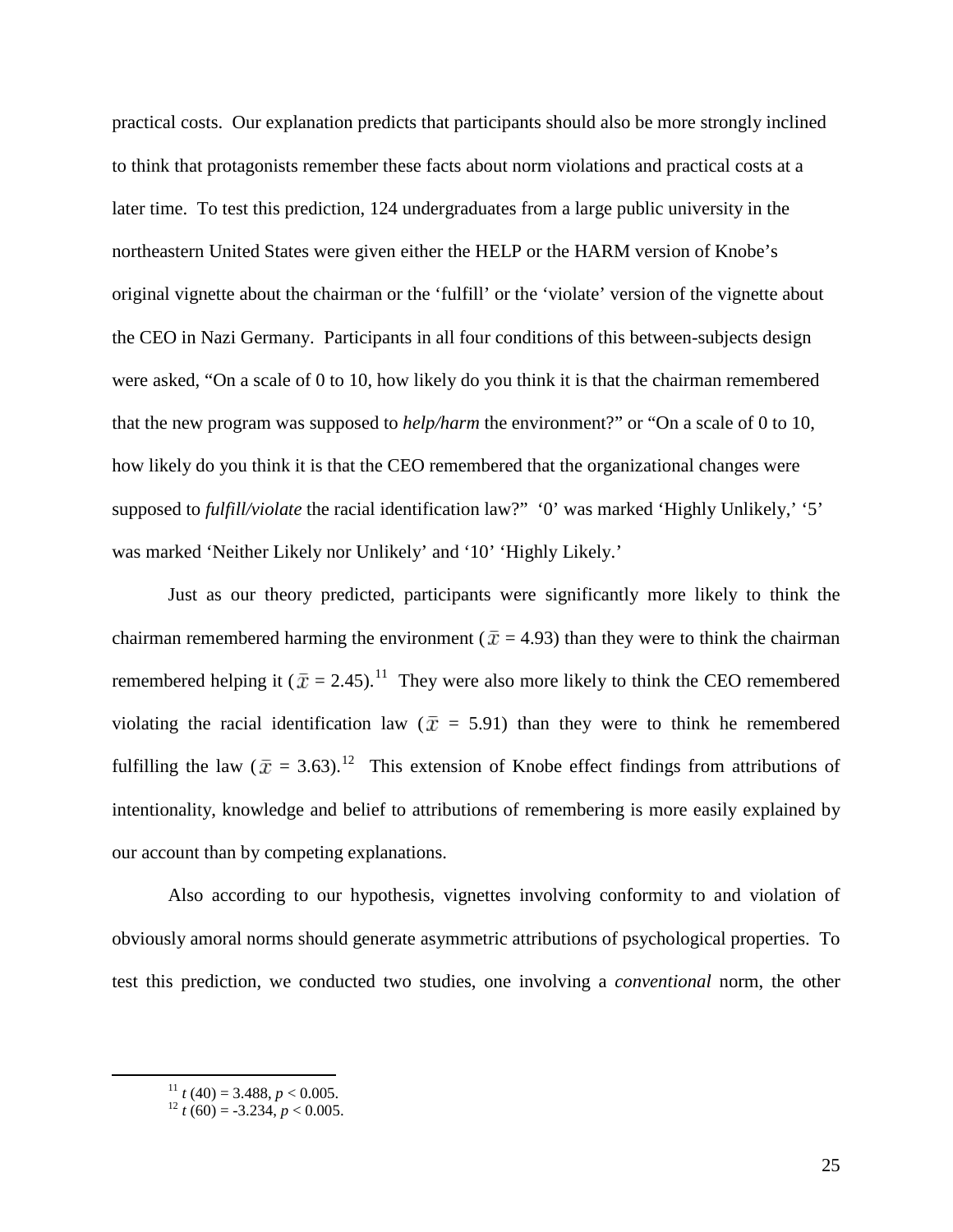involving a *descriptive* norm.<sup>[13](#page-25-0)</sup> The participants in the conventional norm case were 60 adult "workers" on the Amazon Mechanical Turk ([www.mturk.com](http://www.mturk.com/)), which coordinates online quizzes and surveys. Participants were randomly assigned to read either the conformity or the violation version of the following vignette:

William is from Scotland, where it is customary for a man to wear a kilt on a special occasion. William is planning to attend a friend's wedding in *Calabria/Edinburgh*, *an Italian/a Scottish* city. William says to his friend David, "I'm thinking of wearing this kilt to the wedding." David responds, "If you do that, you *won't/will* be following Italian/Scottish custom." William says, "I don't care at all about *Italian/Scottish* custom. I just want to wear this kilt." William *does/doesn't* wear the kilt at the wedding.

Participants in the descriptive norm study were assigned to read either the conformity or the violation version of the following vignette:

Jessica lives in a neighborhood where everyone (including Jessica herself) happens to own a dog. One afternoon, she is planning to go for a walk and decides *not to/to* take her dog. Her friend Aaron says, "Jessica, if you go out like that, you *will/won't* be doing what everyone else is doing." Jessica responds, "I don't care at all what everyone else is doing. I just want to go for a walk *without/with* my dog." She goes ahead with her plan, and sure enough, she ends up doing what *no one/everyone* else is doing.

Participants were then asked to rate their level of agreement on a 7-point Likert scale with the statement, "William intentionally *violated/conformed to Italian/Scottish* custom" (for the conventional case) or "Jessica intentionally did what *no one/everyone* else was doing." As predicted, participants were significantly more likely to think that William intentionally violated Italian custom ( $\bar{x}$  = 5.07) than that he intentionally conformed to Scottish custom ( $\bar{x}$  = 3.87), <sup>[14](#page-25-1)</sup> and they were significantly more likely to think that Jessica intentionally did what no one else was doing ( $\bar{x}$  = 4.90) than that she intentionally did what everyone else was doing ( $\bar{x}$  = 3.73).<sup>[15](#page-25-2)</sup> Since the doxastic heuristics theory predicts asymmetries across the board whenever the protagonist performs an action that requires extra deliberation or reflection, we claim further confirmation from these results. Violating a social norm (even a norm that merely involves

<span id="page-25-0"></span><sup>&</sup>lt;sup>13</sup> For more on the distinction between conventional and descriptive norms, see Bicchieri (2006).<br><sup>14</sup>  $t(60) = 2.053$ ,  $p < 0.05$ )

<span id="page-25-1"></span>

<span id="page-25-2"></span> $t^{15}$  *t*(118) = 2.478, *p* < 0.05)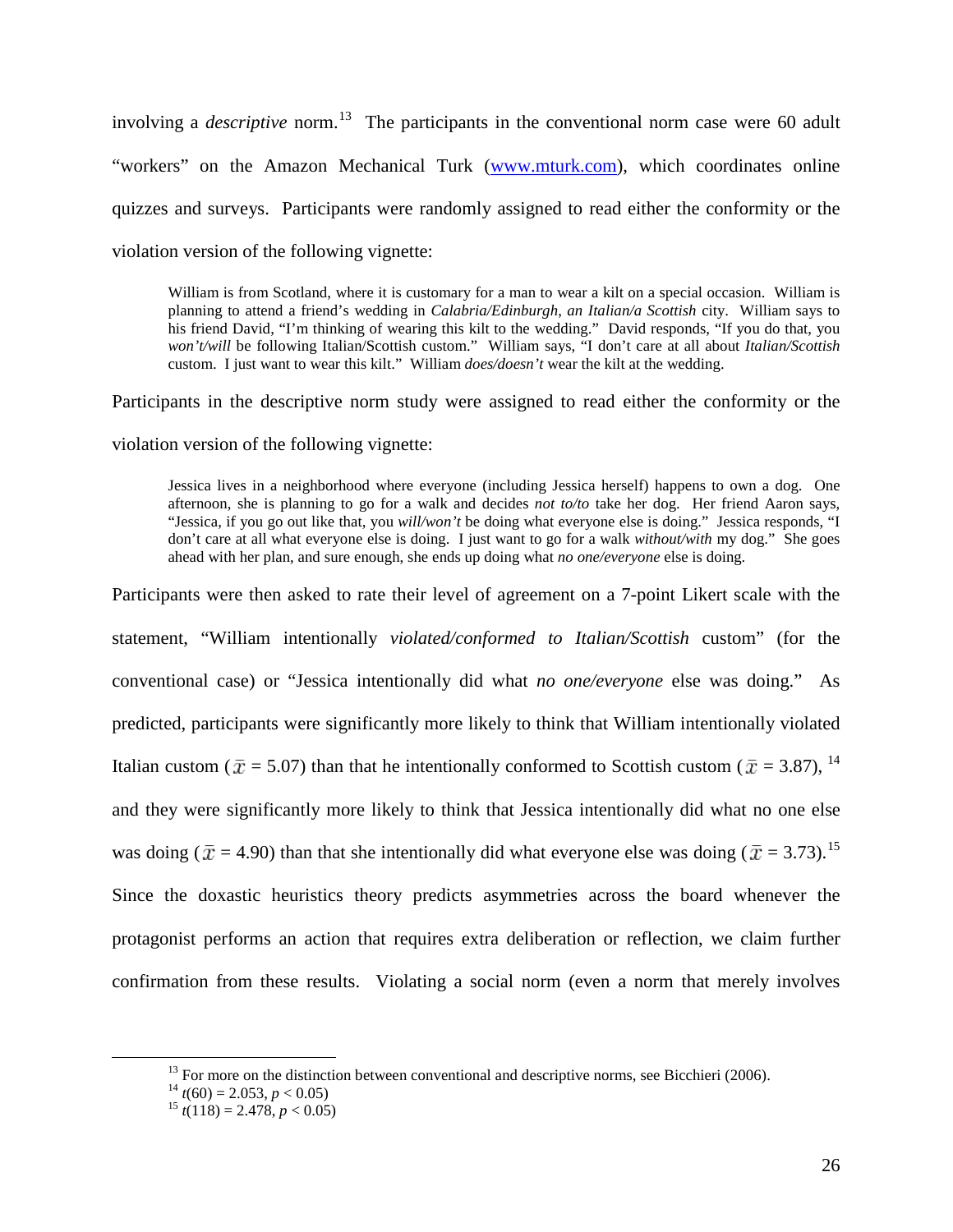fashion) rationally requires more deliberation than conforming to one. Doing what everyone else is doing rationally requires less reflection than doing what no one else is doing.

#### **6. The promise of unification**

Because of the manifest failure to date of many 'silver bullet' or single-factor attempts at explaining the side-effect effects, some scholars have grown skeptical of there being any simple, elegant and unifying account that has sufficient explanatory breadth and power. Mark Phelan and Hagop Sarkissian (2009), for example, suggest that "given the number of variables at play, any parsimonious account of the relevant data is implausible," and after complaining about the "over-simplicity of existing accounts" that focus on only one or two features of the situations depicted in Knobe effect cases, they conclude:

As the debate over intentional side effects stands, though, we must conclude that attempts to account for the Knobe effect by recourse to only one or two variables, though instructive, are incomplete and overreaching in their ambition. It is time to abandon the dream of parsimony. (pp. 164, 179)

We have endeavored to keep the dream of parsimony alive by offering a simple, straightforward, and unified account of the data in Knobe effect cases that involve not only intentional action, but also desire, knowledge, belief and remembering. We contend that the asymmetry for belief exists for good reason: violating a norm typically comes with costs (real or potential), while conforming typically does not. So you should have accurate beliefs about what might happen when you violate a norm, but not necessarily when you conform. This asymmetry for belief is the underlying cause of all other observed asymmetries because intention, desire, knowledge and remembering all presuppose belief.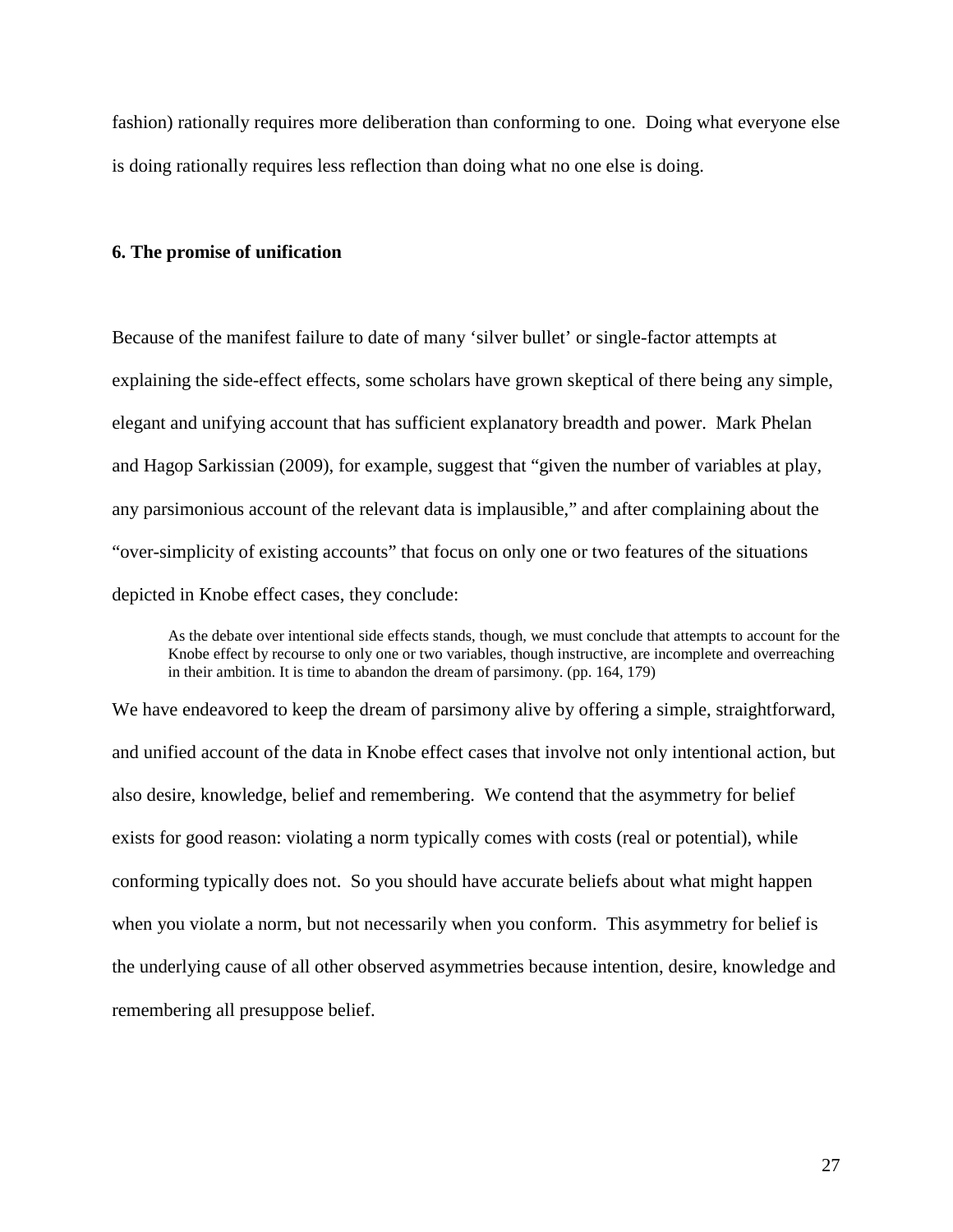A prominent and perennial theme in Knobe's own writings on the side-effect effect is that

recent experimental results have shown that the most widely accepted view about the nature of

folk psychology is fundamentally flawed. For example, he writes:

There is something extremely plausible and convincing about the claim that folk psychology should be seen as a tool for predicting, explaining and controlling behavior. Nonetheless, I think we now have good reason to believe that this claim is not quite right. As I shall try to show here, certain aspects of folk psychology appear to have been shaped in a very fundamental way by other, very different uses. (2006, p. 204)

To some degree at least, it seems that these results should come as a surprise to those who think of people's concept of intentional action as a tool for predicting, controlling and explaining behavior. After all, it seems that the best way to accomplish these 'scientific' goals would be to ignore all the moral issues and focus entirely on a different sort of question (e.g., on questions about the agent's mental states). How then are we to make sense of the fact that moral considerations sometimes influence people's application of the concept of intentional action? (2006, p. 207)

Law courts commonly assume that judgments of purpose are purely factual judgments to be decided by juries. The same assumption is made in the literature on the child's theory of mind. The side-effect effect suggests, however, that such judgments may sometimes be partly factual and partly moral. To the extent that such judgments are moral, theory of mind is unlike a scientific theory, and its development is not reducible to discovering matters of fact. (Leslie, Knobe & Cohen, 2006, p. 426)

Knobe (2010) suggests that on the traditional view of folk psychology, "people truly are engaged

in an effort to pursue something like a scientific investigation, but that they simply aren't doing a

very good job of it" because, although "the competencies underlying people's judgments actually

are purely scientific in nature […] there are then various additional factors that get in the way of

people's ability to apply these competencies correctly." (p. 315)

Behind each of the claims is Knobe's view that the psychological attitudes of

protagonists in contrasting experimental conditions are not (and are not taken to be) significantly

different:

It might at first appear that people's use of this distinction [between intentional and unintentional action] depends entirely on certain facts about the role of the agent's mental states in his or her behavior, but experimental studies consistently indicate that something more complex is actually at work here. It seems that people's moral judgments can somehow influence their intuitions about whether a behavior is intentional or unintentional. (2010, p. 317)

According to our account, however, people are indeed basing their attributions of intentional and

unintentional action on "certain facts about the role of the agent's mental states in his or her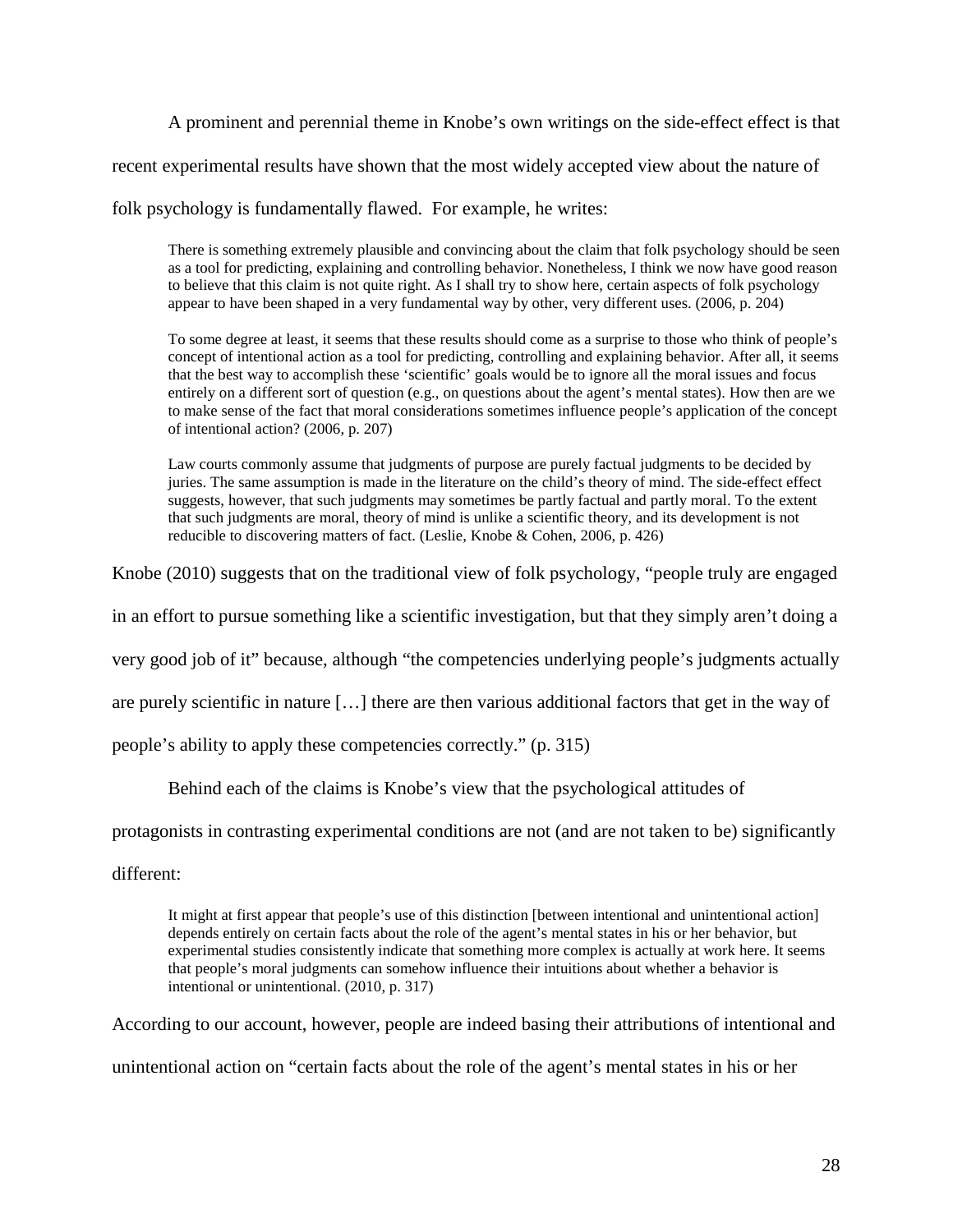behavior"—in particular, mental states of knowledge and belief that Beebe and his collaborators have shown are not equally ascribed to protagonists in contrasting conditions.

We thus agree with Kevin Uttich and Tania Lombrozo (2010), who claim:

Our approach concedes that moral judgments influence ToM [i.e., theory of mind], but this influence is seen as *evidential*, not *constitutive*. In other words, moral norms affect ToM ascriptions by influencing mental state ascriptions, but such ascriptions are not inherently evaluative. (pp. 88-89)

Accordingly, we do not think the Knobe effect requires us to rethink the widely shared view that human folk psychology has been shaped by its fundamental role in the prediction, explanation and control of other's behavior. In fact, our view seems to be compatible with and complementary to that of Uttich and Lombrozo, who offer an explanation based on the fact that behavior that conforms to norms is generally less informative about the mental states underlying the behavior than behavior that violates norms. Because norms automatically provide reasons for acting in accord with them, Uttich and Lombrozo argue that norm-violating behavior requires and often points toward reasons for the norm violation. We agree and suggest that differences in an action's practical costs and benefits provide important information about what those reasons are likely to be.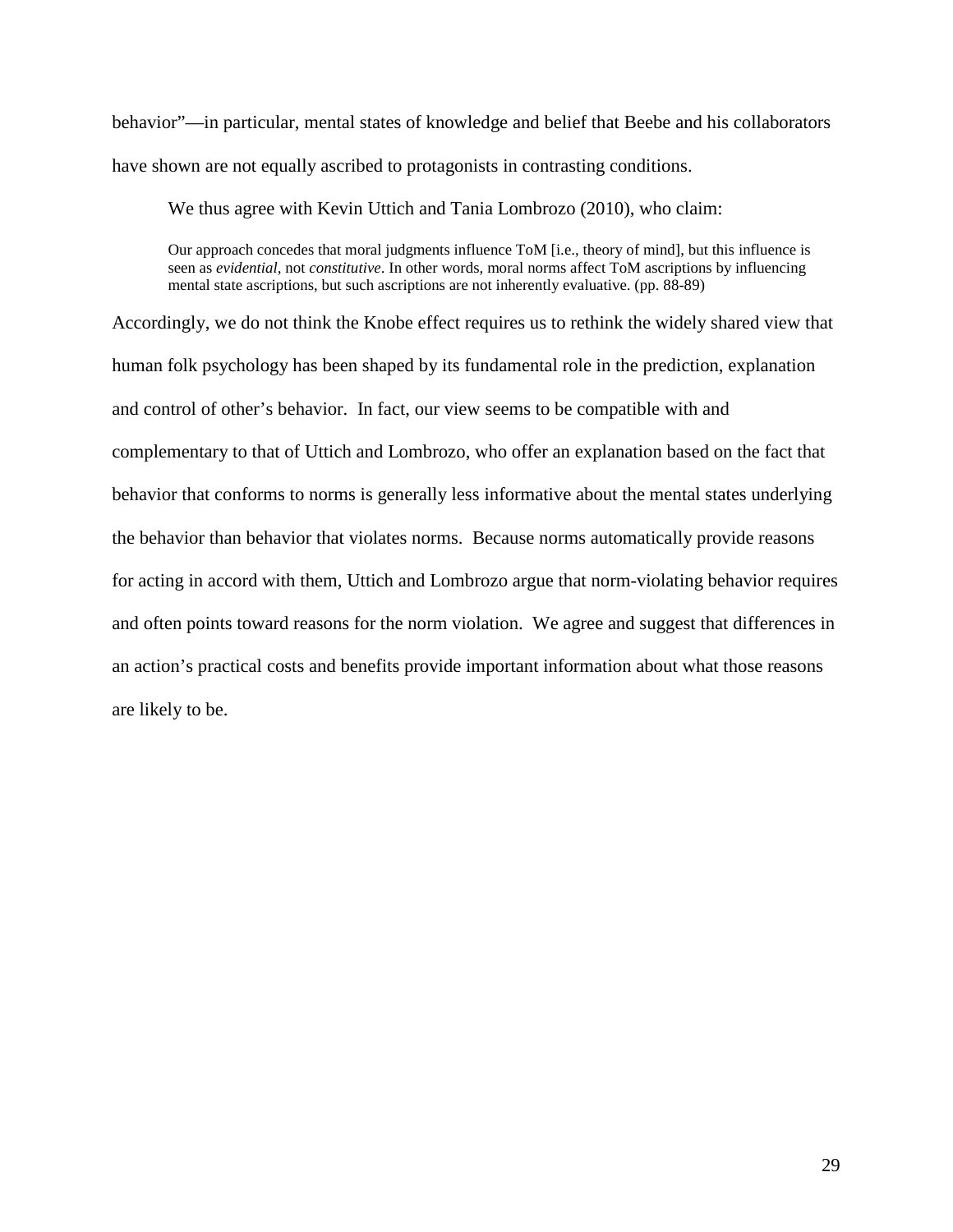# *References*

- Adams, F., & Steadman, A. (2004a). Intentional action in ordinary language: Core concept or pragmatic understanding? *Analysis*, 64, 173-181.
- Adams, F., & Steadman, A. (2004b). Intentional action and moral considerations: Still pragmatic. *Analysis*, 64, 268-276.
- Adams, F., & Steadman, A. (2007). Folk concepts, surveys, and intentional action. In C. Lumer (Ed.), *Intentionality, deliberation, and autonomy: The action-theoretic basis of practical philosophy* (pp. 17-33). Aldershot: Ashgate.
- Alicke, M.D. (2008). Blaming badly. *Journal of Cognition and Culture*, 8: 179–186.
- Beebe, J. R. (forthcoming a). A Knobe effect for belief ascriptions.
- Beebe, J. R. (forthcoming b). Attributions of knowledge and blame in Knobe effect cases.
- Beebe, J. R., & Buckwalter, W. (2010). The epistemic side-effect effect. *Mind & Language*, 25, 474-498.
- Beebe, J. R., & Jensen, M. (forthcoming). Surprising connections between knowledge and action: The robustness of the epistemic side-effect effect. *Philosophical Psychology*.
- Bicchieri, C. (2006). *The Grammar of Society: The Nature and Dynamics of Social Norms.*  Cambridge: Cambridge University Press.
- Cushman, F., & Mele, A. (2007). "Intentional action: Two-and-a-half folk concepts?" In J. Knobe and S. Nichols (Eds.), *Experimental Philosophy* (pp. 171-188). New York: Oxford University Press.
- Doris, J., Knobe, J., & Woolfolk, R. L. (2007). Variantism about responsibility. *Philosophical Perspectives*, 21, 183-214.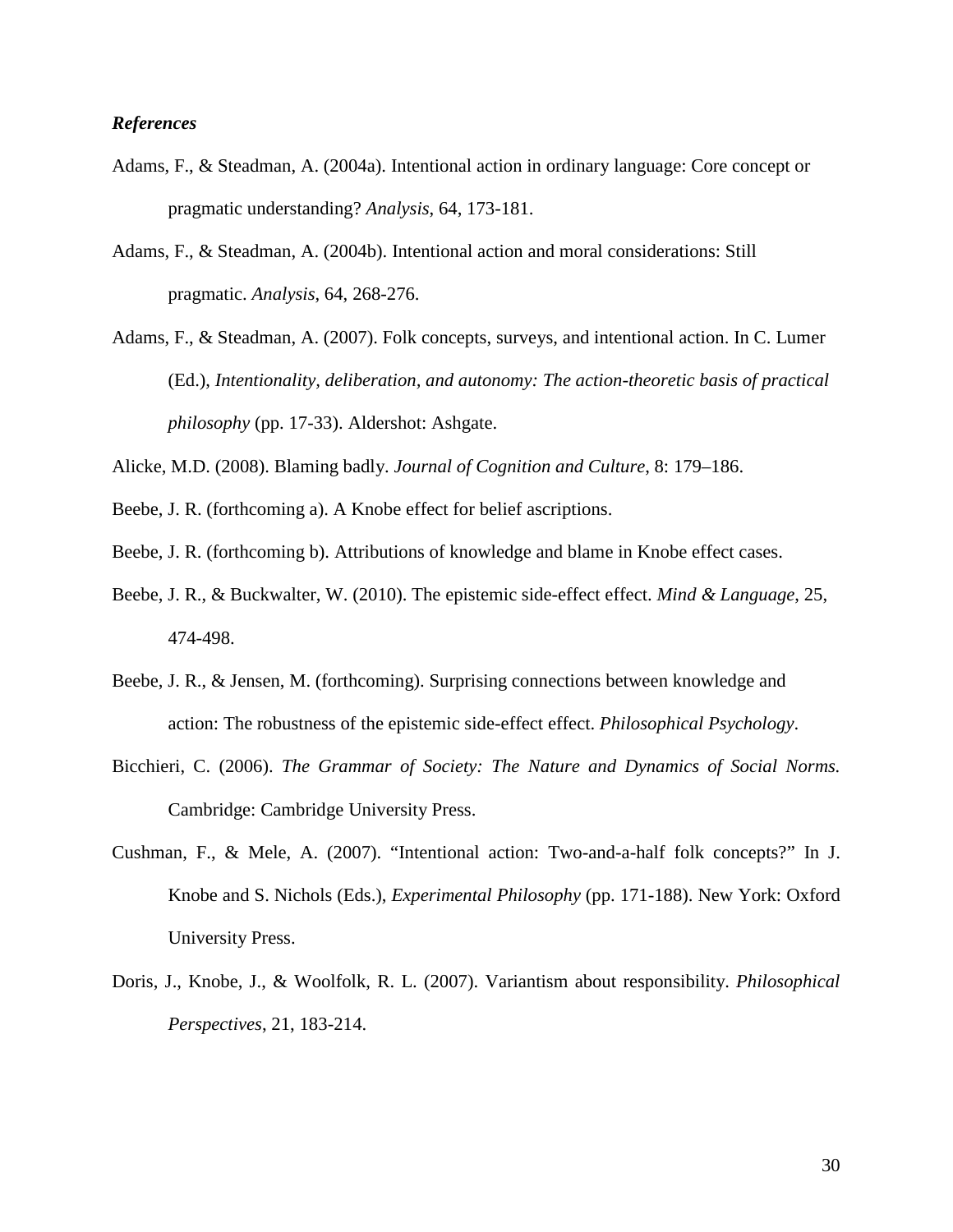Hindriks, F. (2008). Intentional action and the praise-blame asymmetry. *Philosophical Quarterly*, 58, 630-641.

Holton, R. (2010). Norms and the Knobe effect. *Analysis*, 70, 417-424.

- Kalish, C. W. (2006). Integrating normative and psychological knowledge: What should we be thinking about? *Journal of Cognition and Culture*, 6, 191-208.
- Knobe, J. (2003a). Intentional action and side-effects in ordinary language. *Analysis*, 63, 190- 193.
- Knobe, J. (2003b). Intentional action in folk psychology: an experimental investigation. *Philosophical Psychology*, 16, 309-24.
- Knobe, J. (2004a). Folk psychology and folk morality: Response to critics. *Journal of Theoretical and Philosophical Psychology,* 24, 270-279.

Knobe, J. (2004b). Intention, intentional action and moral considerations. *Analysis,* 64, 181-187.

- Knobe, J. (2006). The concept of intentional action: A case study in the uses of folk psychology. *Philosophical Studies*, 130, 203-231.
- Knobe, J. (2007). Reason explanation in folk psychology. *Midwest Studies in Philosophy*, 31, 90- 107.
- Knobe, J. (2010). Person as scientist, person as moralist. *Behavioral and Brain Sciences*, 33, 315-329.
- Knobe, J. & Burra, A. (2006). The folk concepts of intention and intentional action: A crosscultural study. *Journal of Cognition and Culture*, 6, 113-132.
- Knobe, J., & Mendlow, G. (2004). The good, the bad and the blameworthy: Understanding the role of evaluative reasoning in folk psychology. *Journal of Theoretical and Philosophical Psychology*, 24, 252-258.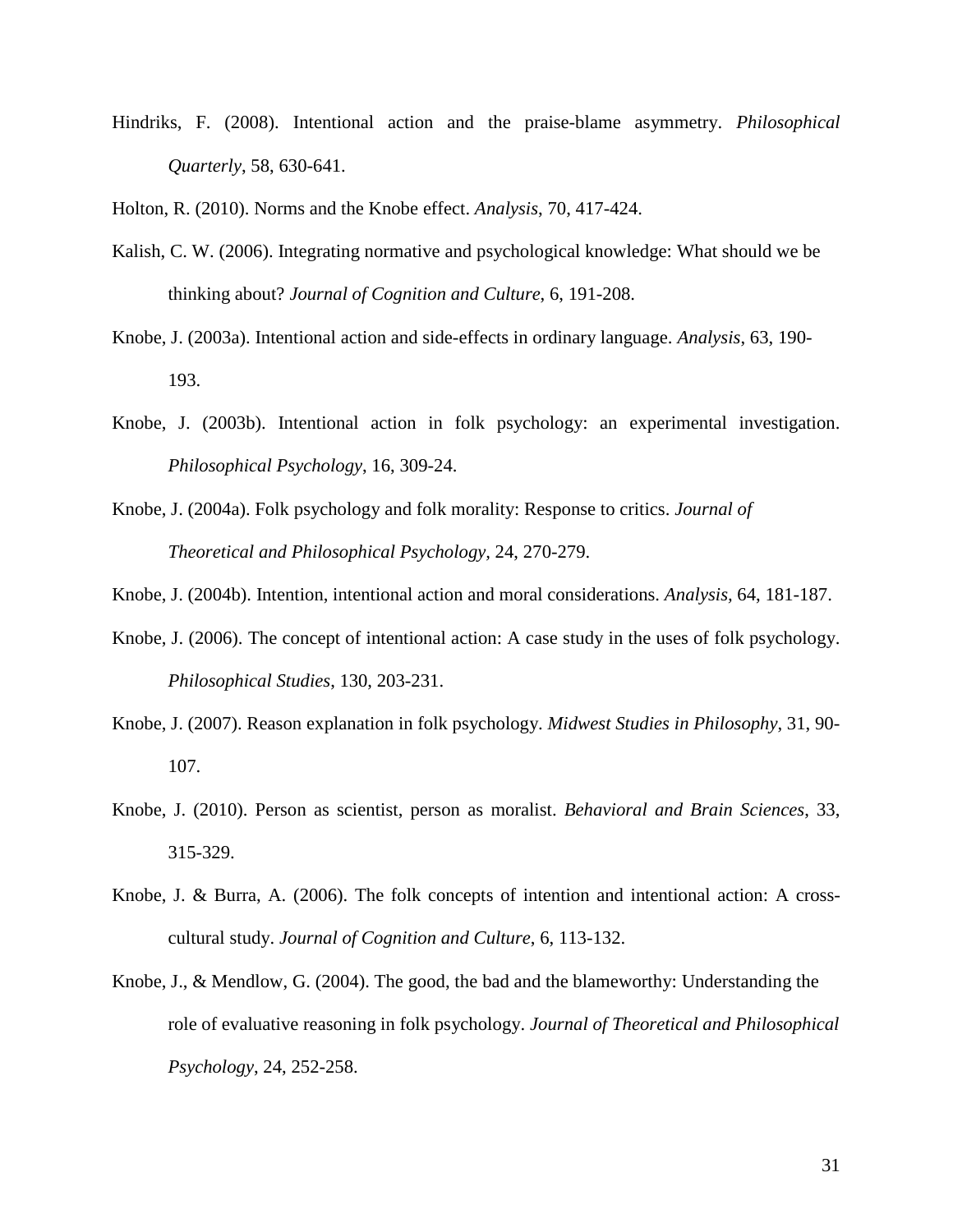- Knobe, J., & Doris, J. (forthcoming). Strawsonian variations: Folk morality and the search for a unified theory. In J. Doris and the Moral Psychology Research Group (Eds.), *The Handbook of Moral Psychology.* Oxford: Oxford University Press.
- Leslie, A. M., Knobe, J., & Cohen, A. (2006). Acting intentionally and the side-effect effect: Theory of mind and moral judgment. *Psychological Science*, 17, 421-427.
- Machery, E. (2008). The folk concept of intentional action: Philosophical and experimental issues. *Mind & Language*, 23, 165-189.
- Malle, B. F. (2006). Intentionality, morality, and their relationship in human judgment. *Journal of Cognition and Culture*, 6, 87-113.
- Malle, B. F., & Nelson, S. E. (2003). Judging *mens rea*: The tension between folk concepts and legal concepts of intentionality. *Behavioral Sciences and the Law*, 21, 563–580.
- Mallon, R. (forthcoming). Knobe vs. Machery: Testing the trade-off hypothesis. *Mind & Language*.
- McCann, H. (2005). Intentional action and intending: Recent empirical studies. *Philosophical Psychology*, 18, 737–748.
- Mele, A. (2006). The folk concept of intentional action: A commentary. *Journal of Cognition and Culture*, 6, 277-290.
- Mele, A., & Cushman, F. (2007). Intentional action, folk judgments, and stories: Sorting things out. *Midwest Studies in Philosophy*, 31: 184-201.
- Nadelhoffer, T. (2004a). On praise, side effects, and folk ascriptions of intentionality. *Journal of Theoretical and Philosophical Psychology,* 24, 196-213.
- Nadelhoffer, T. (2004b). Blame, badness, and intentional action: A reply to Knobe and Mendlow. *Journal of Theoretical and Philosophical Psychology,* 24, 259-269.